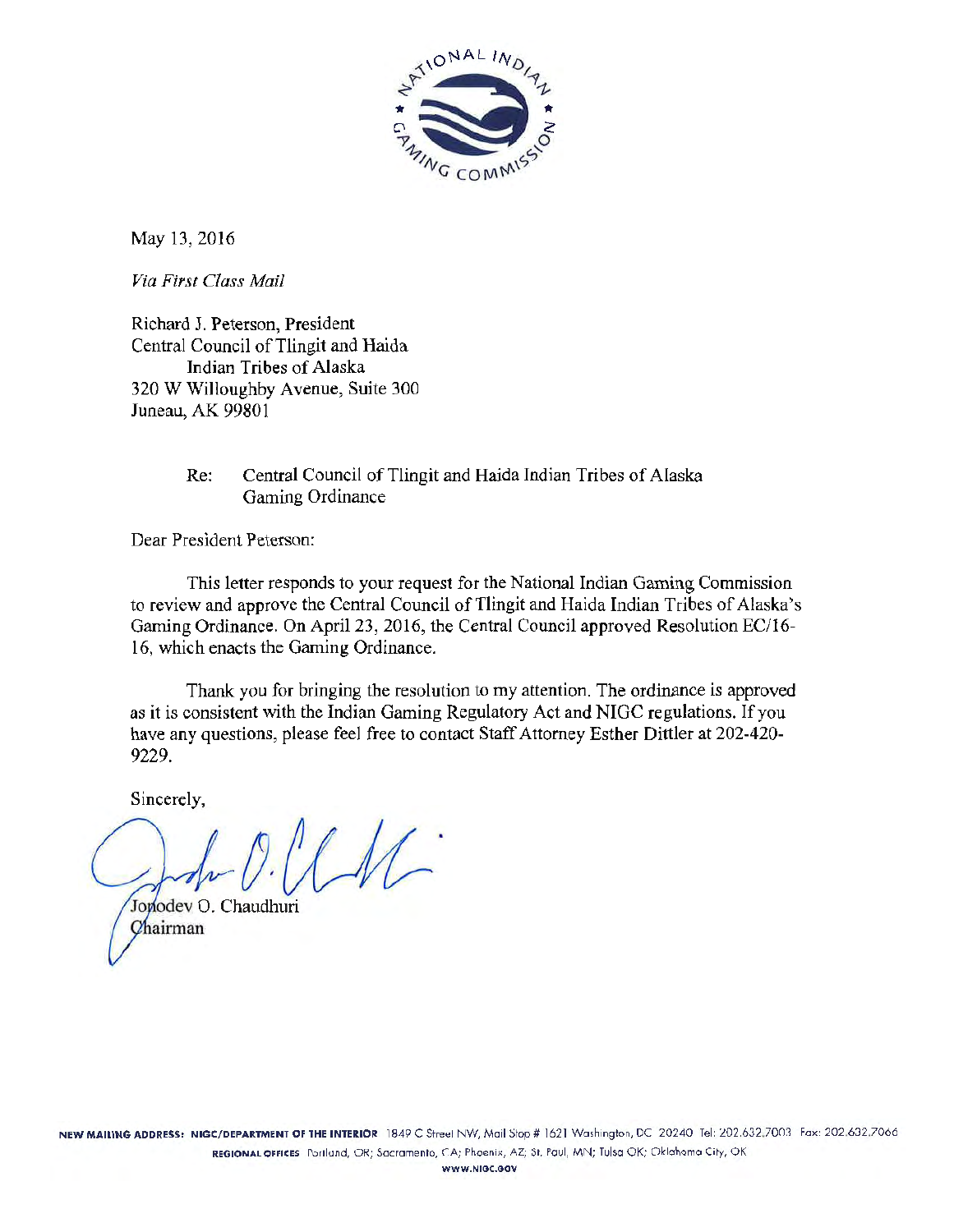

CENTRAL COUNCIL 7firJJit *and 7-faida ?ndian 7rihes of ;;ztfask..a* 

Edward K. Thomas Building 9097 Glacier Highway • Juneau, Alaska 99801 6922

# Executive Council of the Central Council TLINGIT AND HAIDA INDIAN TRIBES OF ALASKA

# Resolution EC/ 16-16 Title: ADOPTION OF TRIBAL GAMING ORDINANCE

WHEREAS, Central Council of Tlingit and Haida Indian Trihes of Alaska (Central Council) is a federally recognized tribe of more than 30,000 tribal citizens worldwide; and

WHEREAS, Central Council has inherent sovereign governmental powers as recognized in the Act of June 19, 1935 (49 Stat. 388), as amended by the Act of August 19, 1965 (79 Stat. 543), as amended by the Act of November 2, 1994 (108 Stat. 4791), and the Constitution of the Central Council of Tlingit and Haida lndian Tribes of Alaska. as amended; and

WHEREAS, the Central Council desires to avail itself of lawful economic development opportunities accorded to it by federal law; and

WHEREAS, the federal Indian Gaming Regulatory Act of 1988 recognizes the authority of the Central Council, as a federally recognized Indian tribal government, to engage in the conduct or governmental gaming under certain conditions; and

WHEREAS. the governing body of the Central Council is its Trihal Assembly when in session and its Executive Council at all other times; and

WHEREAS, the Executive Council adopted a Gaming Ordinance on January 29, 2016 and submitted it to the National [ndian Gaming Commission for review and approval by letter dated February 11, 2016; and

WHEREAS, the National Indian Gaming Commission has identified some technical changes to the Gaming Ordinance which the Executive Council (the Tribal Assembly not being in session) has considered. agreed to, and incorporated into the attached revised Gaming Ordinance dated April 23, 2016;

NOW, THEREFORE BE lT RESOLVED, that the Executive Council hereby revokes and authorizes the Presjdent to withdraw from the National Indian Gaming Commission the Gaming Ordinance submitted February 11, 2016; and

BE lT FURTHER RESOLVED, that the Executive Council hereby adopts and enacts the attached revised Gaming Ordinance dated April 23, 2016 as the tribal law of Central Council and authorizes the President to submit on an expedited basis the attached revised Gaming Ordinance dated April 23, 2016 to the National Indian Gaming Commission for its review and approval and to then include it in the codified ordinances of Central Council.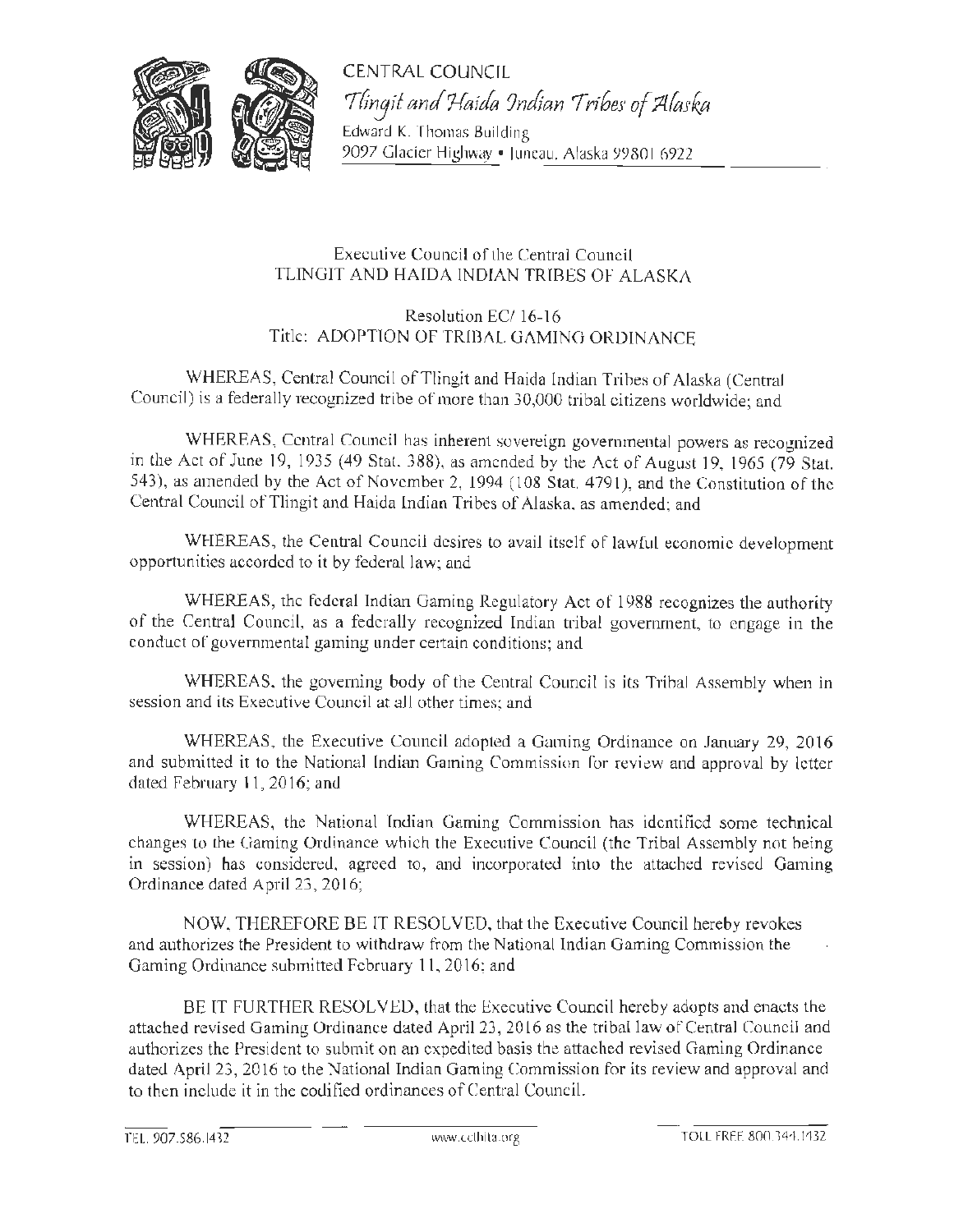ADOPTED this 23rd day of April, 2016, by the Executive Council of the Central Council of Tlingit and Haida Indian Tribes of Alaska, by a vote of 6 yeas, 0 nays, 0 abstentions and 0 absence(s).

**CERTIFY** 

President Richard J. Peterson

**ATTEST** 

~~ *,t/L*   $\frac{2\pi}{\pi}$ Tribal Secretary Ralph Wolfe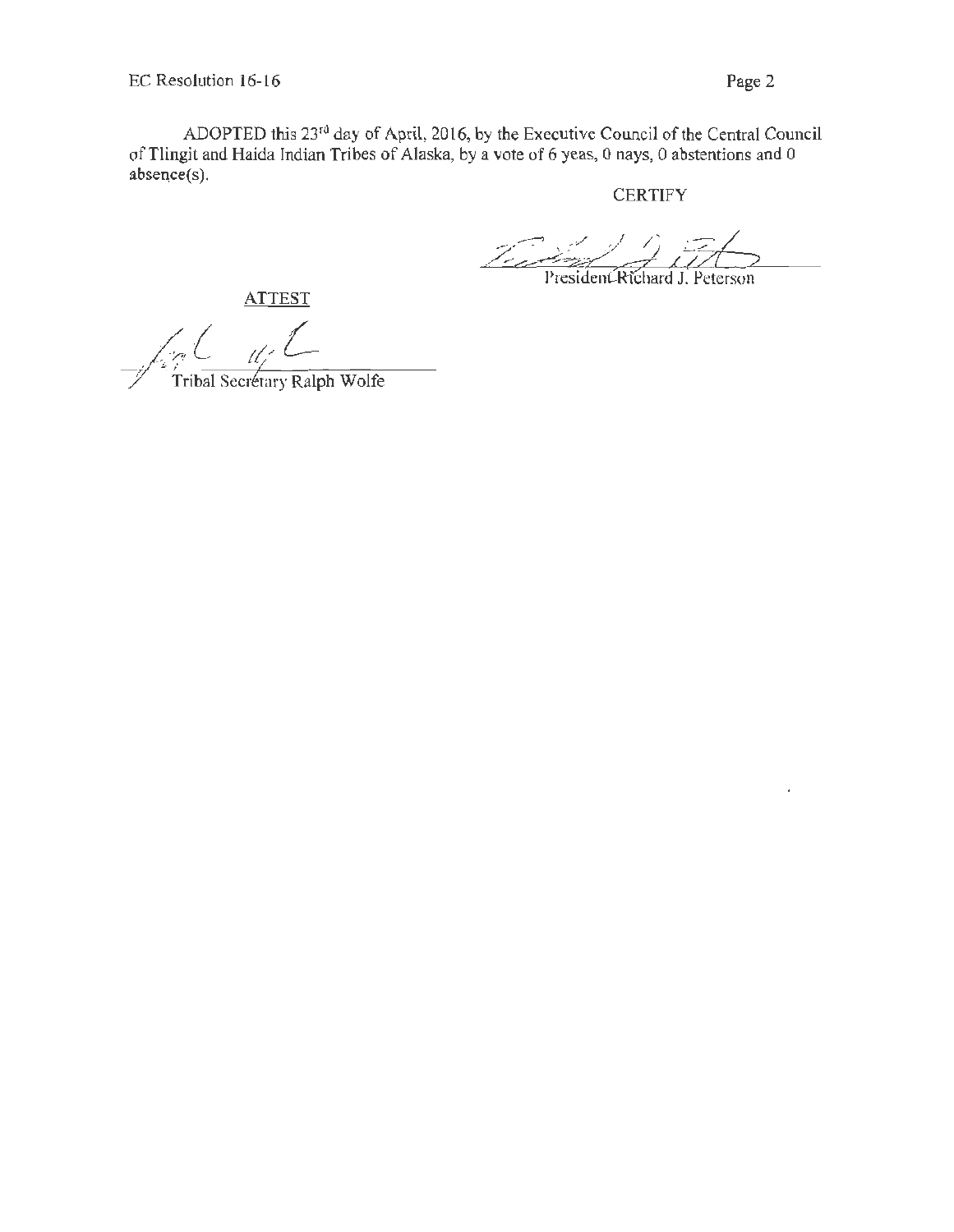## TITLE 24 - CENTRAL COUNCIL OF TLINGIT AND HAIDA INDIAN TRIBES OF ALASKA GAMING ORDINANCE

### Sec.24.01.001 Title

This Ordinance shall be known as the Gaming Ordinance (hereinafter the "Ordinance") of the Central Council of Tlingit and Haida Indian Tribes of Alaska (hereinafter the "Tribe").

### Sec.24.01.002 Authority

This Ordinance is enacted pursuant to the inherent sovereign powers of the Tribe, which are recognized in the Act of June 19, 1935 (49 Stat. 388), as amended by the Act of August 19, 1965  $(79$  Stat. 543), as amended by the Act of November 2, 1994  $(108$  Stat. 4791), and the Constitution of the Central Council of Tlingit and Haida Indian Tribes of Alaska, as amended.

### Sec.24.01.003 Purposes

The purposes of this Ordinance are to:

- A. Establish the legal and regulatory framework for the regulation, control, and licensing for the operation of all gaming activities within the jurisdiction of the Tribe.
- B. Establish the Tlingit and Haida Tribal Gaming Commission, a quasi-judicial body which shall have the power and authority to adjudicate all appeals from the actions and decisions of the Tlingit and Haida Tribal Gaming Agency, which Tribal Gaming Commission is comprised of one Commissioner and such other staff as may be necessary.
- C. Establish the Tlingit and Haida Tribal Gaming Agency (hereinafter the "Tribal Gaming Agency") and to create the position of Tribal Gaming Agency Director (hereinafter "TOA Director") to supervise, direct, and lead the Tribal Gaming Agency, which shall serve as the primary regulator of the Tribe's gaming activities, and which shall have the power and authority to;
	- 1. License the Tribe's gaming facilities, employees, vendors, and financiers;
	- 2. Monitor and regulate all gaming activities conducted within the jurisdiction and authority of the Tribe;
	- 3. Adopt and implement such rules and regulations as may be necessary to carry out the purposes of this Act;
	- 4. Conduct investigations and sanction violations of the gaming laws and regulations of the Tribe;
	- 5. Conduct hearings; and

PAGE 1 – CCTHITA Gaming Ordinance (April 23, 2016)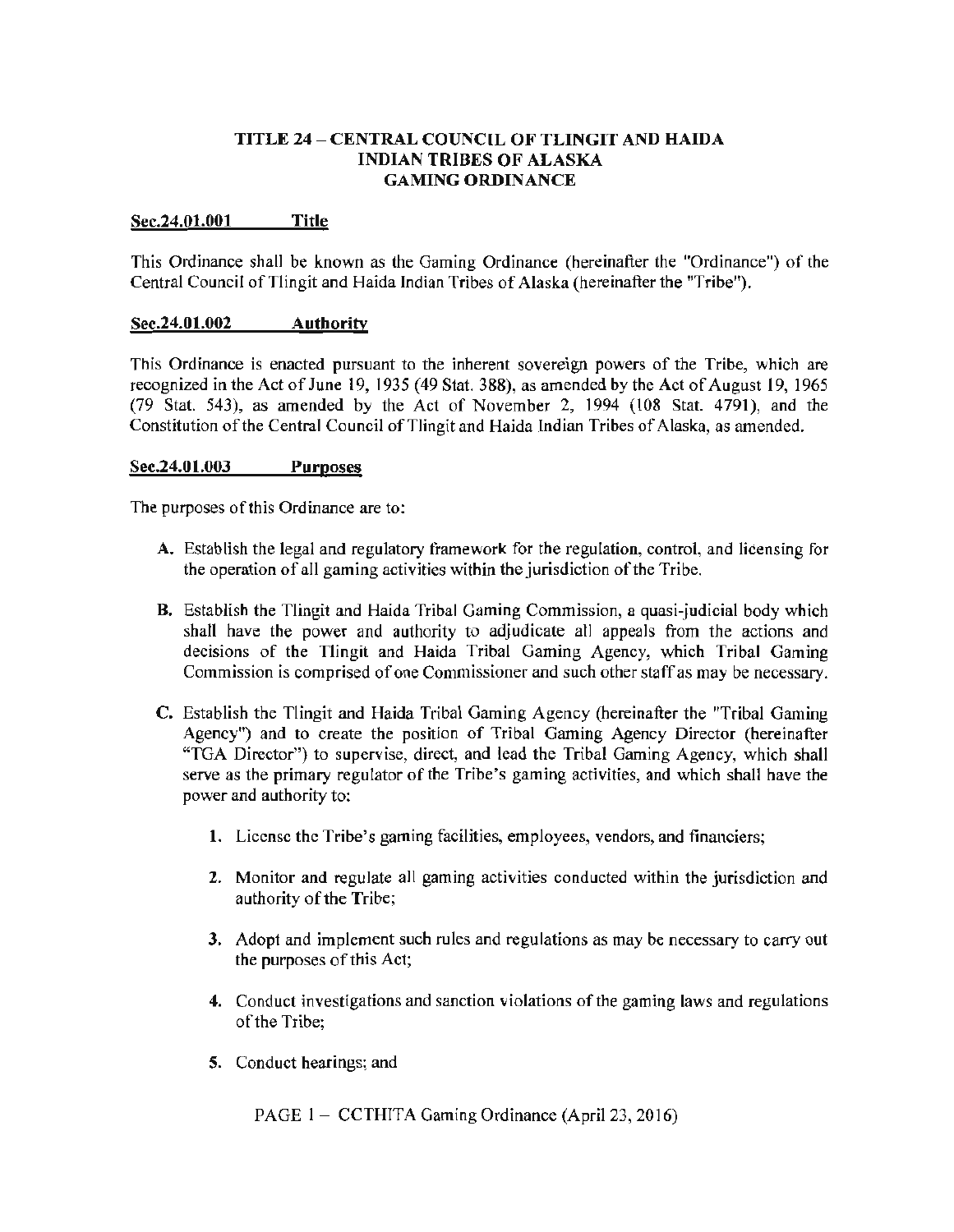- 6. Establish a schedule of fees and monetary penalties.
- D. Ensure that the Tribe's gaming activities are conducted fairly and honestly and in a manner that remains free from corrupt, incompetent, unconscionable, and dishonest persons and practices.
- E. Ensure that the Tribe's gaming laws are fairly enforced against all persons involved in gaming activities within the jurisdiction of the Tribe.
- F. Authorize the conduct of Class I, II, and Ill gaming activities, provided that no Class Jll gaming activities shall be conducted by the Tribe or any of its entities, agencies, or instrumentalities except pursuant to a tribal-state gaming compact duly approved by the Secretary of the Interior or gaming procedures issued by the Secretary of the interior.

## Sec.24.01.004 Definitions

For purposes of this Ordinance, certain words shall have the meanings specified in this Section. Words used in the singular include the plural, and words used in the plural include the singular. Words used in the masculine gender include the feminine and words used in the feminine gender include the masculine. The following definitions shall apply to gaming and other activities conducted under this Ordinance:

- A. "Tribal Gaming Agency" means the Tlingit and Haida Tribal Gaming Agency.
- B. "Class I Gaming" means all forms of gaming defined as Class l in 25 U.S.C. *§* 2703(6).
- C. "Class 11 Gaming" means all forms of gaming defined as Class II in 25 U.S.C. §2703(7)(A).
- D. "Class III Gaming" means all forms of gaming defined as Class III in 25 U.S.C. §2703(8).
- E. "Commissioner" means the head of the Tlingit and Haida Tribal Gaming Commission.
- F. "Executive Council" means the Executive Council of the Central Council of the Tlingit and Haida Indian Tribes of Alaska.
- G. "Gaming Vendor" means any person or entity that:
	- 1. Manufactures, sells, or supplies gaming-related goods, including gaming equipment, or services for gaming activities and operations at the Tribe's gaming facilities, including accounting services, but excluding certified public accountants or attorneys and their firms to the extent that they are providing services covered by their professional licenses;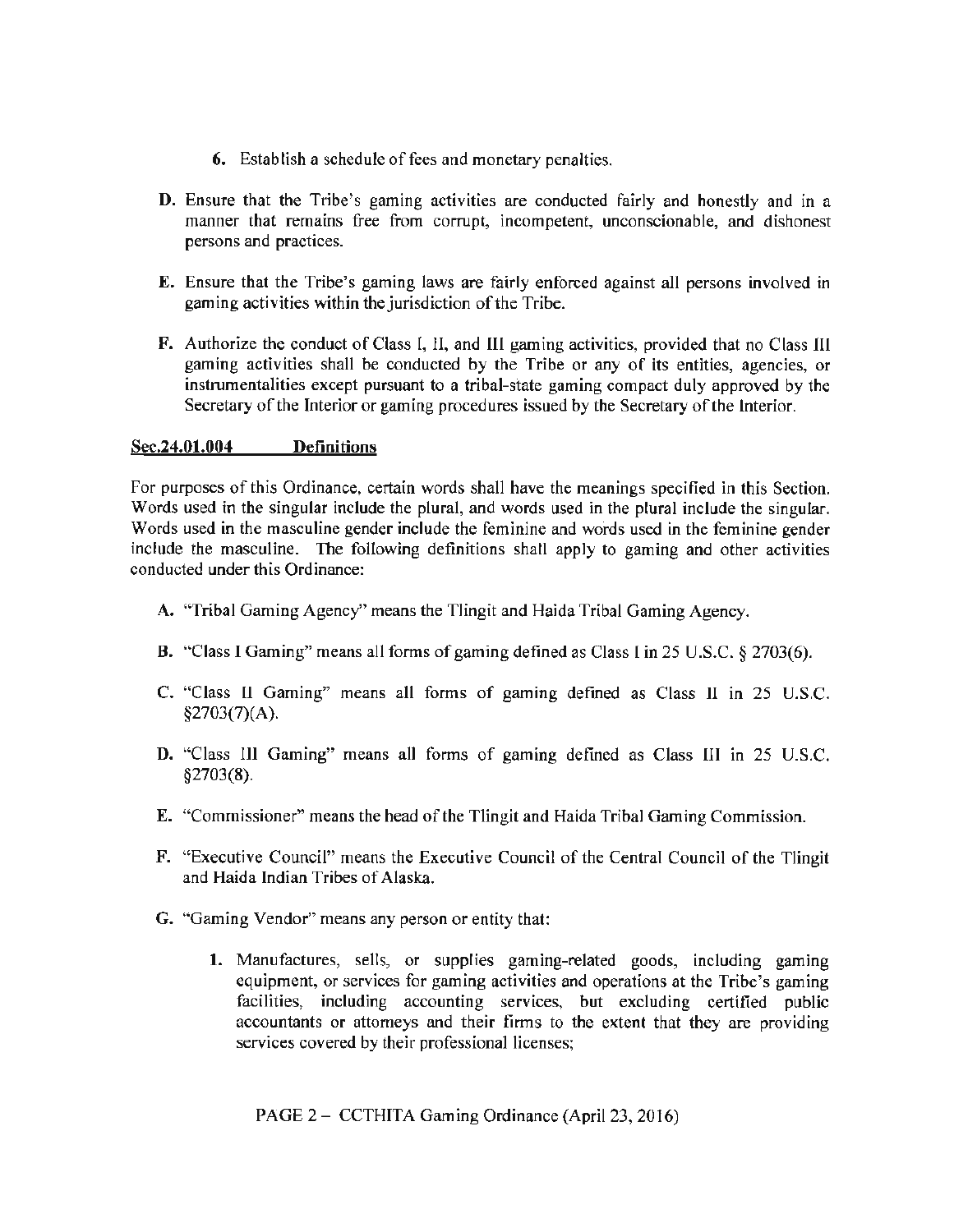- I. 2. Provides any other goods and services related to the Tribe's gaming operation(s);
- 3. Provides development and/or construction services in relation to a gaming facility of the Tribe licensed or required to be licensed pursuant to this Code; or
- **4.** Is engaged by the Tribe under a Management Contract.
- **H.** "IGRA" means the Indian Gaming Regulatory Act of 1988, 25 U.S.C. *§* 2701 *et seq.*
- I. "Indian Lands" shall have the same meaning as is set forth under 25 U.S.C.  $\S 2703(4)$ .
- **J.** "Key Employee" means a person who performs one or more of the following functions:
	- 1. Bingo caller;
	- 2. Counting room supervisor;
	- 3. Chief of security;
	- **4.** Custodian of gaming supplies or cash;
	- 5. Floor manager;
	- 6. Pit boss;
	- 7. Dealer;
	- 8. Croupier;
	- 9. Approver of credit; or
	- 10. Custodian of gambling devices including persons with access to cash and accounting records within such devices; and
	- **11.** If not otherwise included, any other person whose total cash compensation is in excess of \$50,000.00 per year; and
	- 12. If not otherwise included, the four most highly compensated persons in the gaming operation; and
	- 13. Any other person designated by the Tribe as a key employee.
- **K.** "Management Contract" means any contract, subcontract, or collateral agreement between the Tribe and a contractor or between a contractor and a subcontractor, which has been approved pursuant to 25 U.S.C. § 2710(d)(9) and 2711, if such contract or agreement provides for the management of all or part of the Tribe's gaming operation(s).

PAGE 3 - CCTHITA Gaming Ordinance (April 23, 2016)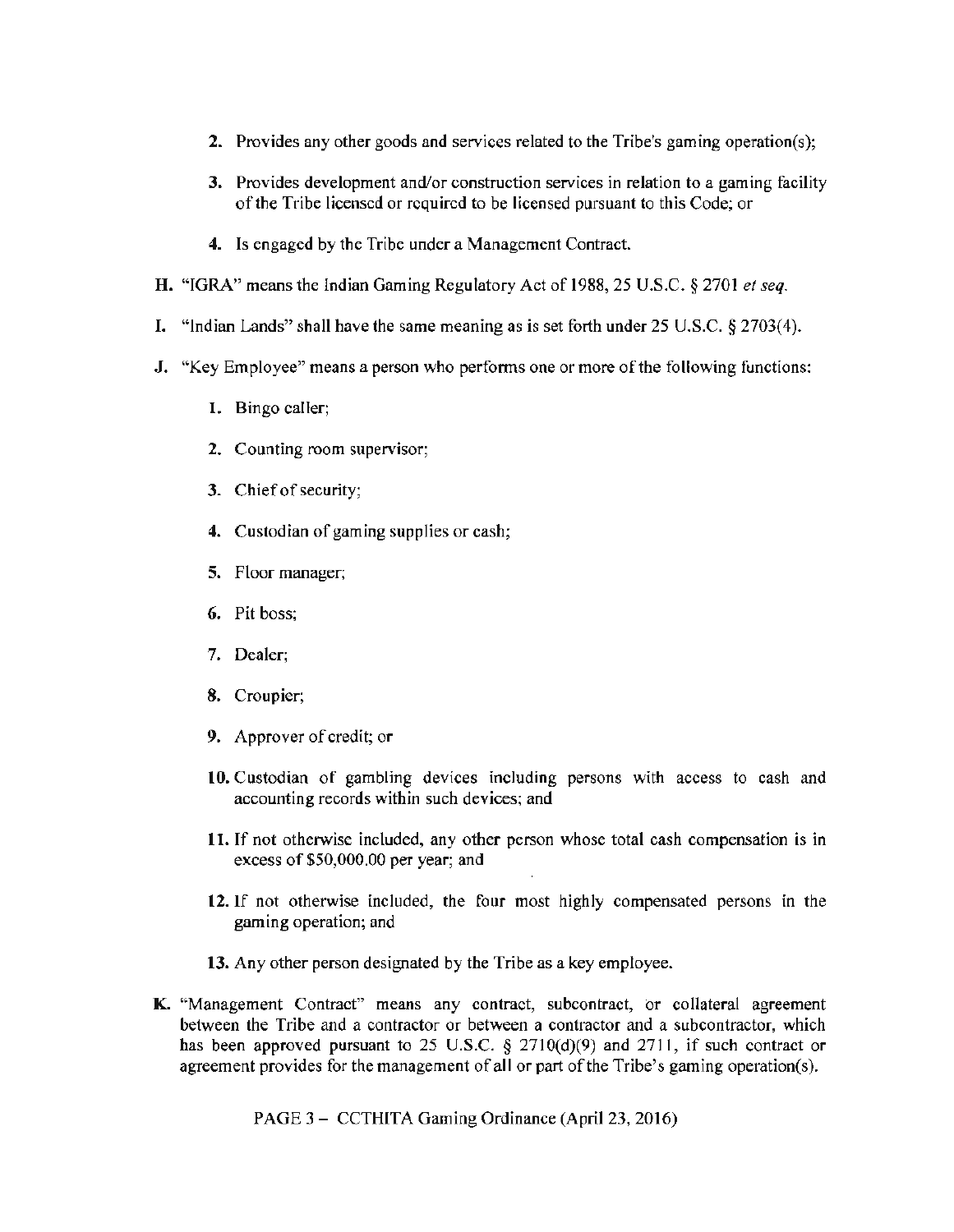- L. "Management Contractor" means a natural person or entity that has entered into a Management Contract with the Tribe, which has been approved pursuant to 25 U.S.C. §§ 2710(d)(9) and 2711.
- M. "Net Revenue" means the gross gaming revenue of a gaming operation of the Tribe less amounts paid out as, or paid for, prizes and total gaming-related operating expenses, excluding management fees.
- N. "NIGC" means the National Indian Gaming Commission.
- O. "Non-Gaming Vendor" means any person or entity who provides services or goods to a gaming facility of the Tribe that are not directly related to or used in connection with gaming activities of the Trihe or the handling, processing, and/or accounting of cash or cash equivalents from gaming activities of the Tribe. Non-Gaming Vendors are vendors who provide goods or services that are not directly associated with the conduct of gaming activities of the Tribe or who do not interact with gaming systems of the Tribe, such as gaming accounting systems, back of house systems, or ticket redemption systems, among others. Examples of non·gaming goods and services include, but are not limited to, providers of: uniforms or laundry services; food, beverages and goods; cleaning supplies and services; general purpose equipment or items such as light bulbs, vacuum cleaners, and decorations; and entertainment services.
- P. "Ordinance" or "Gaming Ordinance" means Title 24 of the Central Council of Tlingit and Haida Indian Tribes of Alaska Code, as it may, from time to time, be amended or the Title renumbered.
- Q. "Primary Management Official" means
	- 1. The person(s) having management responsibility for a Management Contract;
	- 2. Any person who has authority to hire and fire employees or set up working policy for the gaming operation(s);
	- 3. The chief financial officer or other person who has financial management responsibility for the gaming operation(s); or
	- 4. Any other person designated by the Tribe as a Primary Management Official.
- R. "Principal" means with respect to any Gaming Vendor, its sole proprietor or any partner, trustee, beneficiary, or shareholder holding fifteen percent ( 15%) or more of its beneficial or controlling ownership, or any officer, director, Primary Management Official including its chief financial officer or other person who has financial management responsibility as an employee or under contract or Key Employee thereof; and with respect to any Management Contractor, any person or entity having a direct financial interest in, or management responsibility for the Management Contract, including any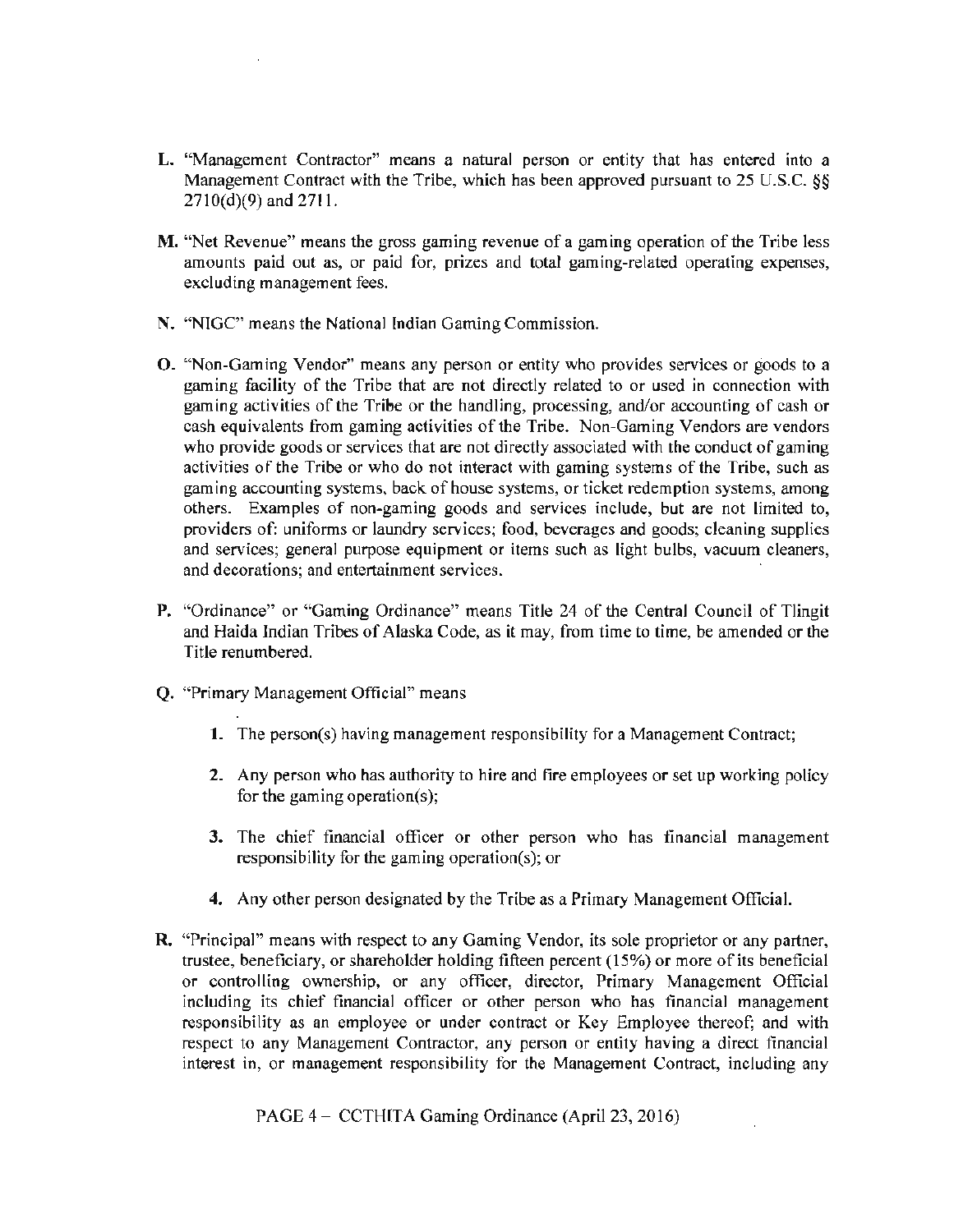officer of a corporation, any individual who serves on the board of directors of a corporation, any shareholder who directly or indirectly owns five (5%) percent or more of the issued and outstanding stock of the corporation, all general partners in a partnership, and all managers of a limited liability company.

- S. "Secretary'' means the Secretary of the Department of the Interior.
- T. "Tlingit and Haida Tribal Gaming Commission" or "Tribal Gaming Commission" means the quasi-judicial body established to adjudicate all appeals arising from actions or decisions of the Tribal Gaming Agency.
- U. "Tlingit and Haida Tribal Gaming Agency" or "Tribal Gaming Agency" means the administrative department of the Tribe responsible for the day-to-day regulation of the Tribe's gaming operation(s), including the issuance of all gaming licenses and the authority to enforce compliance with this Ordinance and all applicable federal laws relating to gaming.
- V. "Tribal Gaming Agency Director" or "TGA Director" means the head of the Tribal Gaming Agency charged with overall supervisory and administrative responsibility for directing the Tribe's gaming licensing program; for monitoring compliance with the IGRA; and for general enforcement of this Ordinance and all regulations issued in relation hereto.

W. "Tribe" means the Central Council of Tlingit and Haida Indian Tribes of Alaska.

# Sec. 24.01.005 Ownership of Gaming

The Tribe shall have sole proprietary interest and responsibility for the conduct of any gaming activities authorized by this Ordinance, provided that the Tribe may enter into a Management Contract for the operation of all or part of its gaming activities in compliance with all requirements of the IGRA and implementing regulations pertaining to Management Contracts.

### Sec. 24.01.006 Use of Gaming Revenues

Net Revenue shall be used only for the following purposes:

- A. To fund tribal government operations and programs;
- B. To provide for the general welfare of the Tribe and its members;
- C. To promote tribal economic development;
- D. To donate to charitable organizations; or
- E. To help fund operations of local government agencies.

PAGE 5 – CCTHITA Gaming Ordinance (April 23, 2016)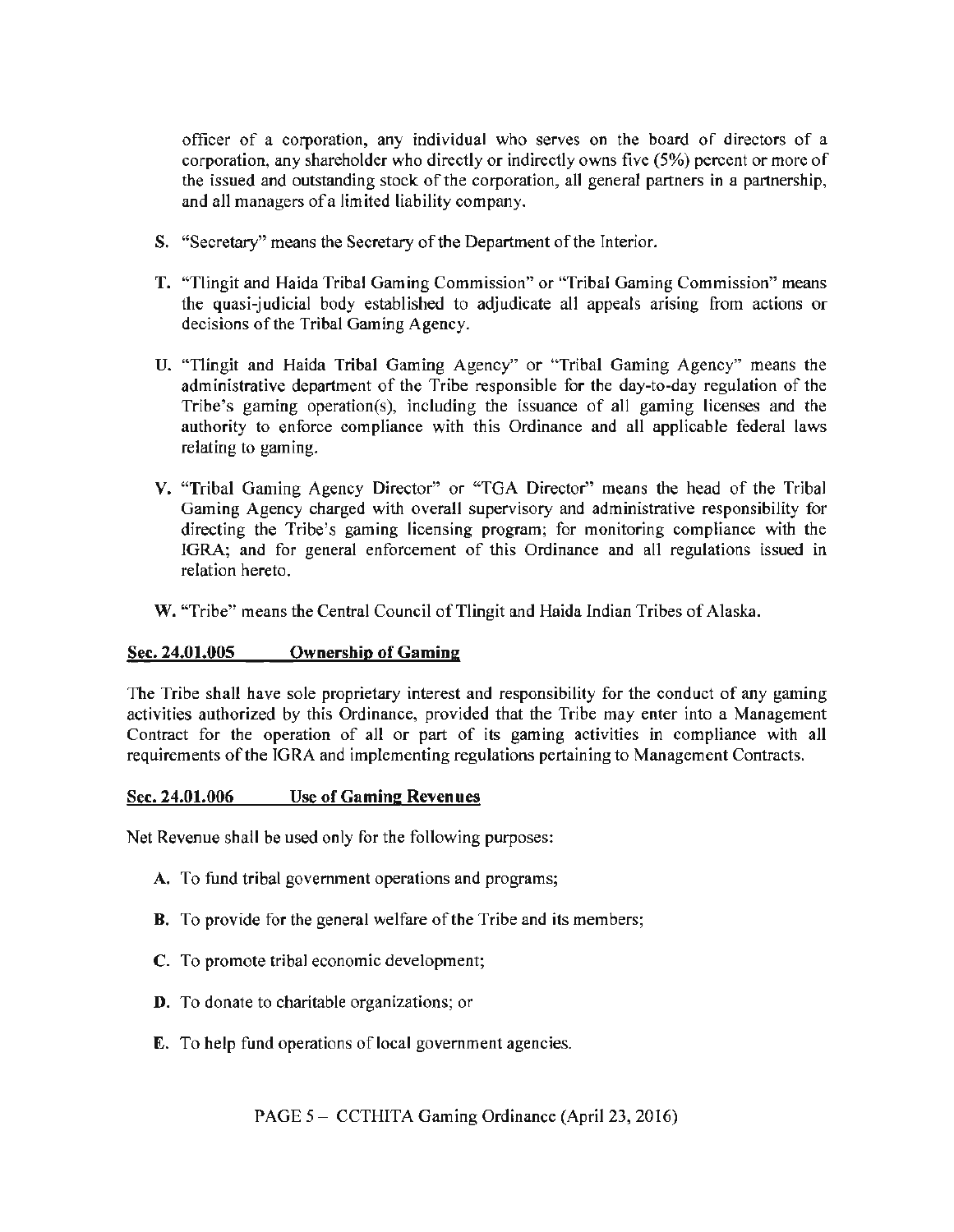## Sec.24.01.007 Audits

- A. The Tribal Gaming Agency shall cause to be conducted annually an independent financial audit of gaming operations and shall submit the resulting audit report(s) to the National Indian Gaming Commission.
- B. The Tribal Gaming Agency shall cause to be performed annually Agreed-Upon Procedures and shall submit the resulting reports to the National Indian Gaming Commission.
- C. All gaming related contracts that result in the purchase of supplies, services, or concessions in excess of \$25,000.00 annually, except contracts for professional legal and accounting services, shall be specifically included within the scope of the annual independent audit.

### Sec.24.01.008 Protection of the Environment and Public Health and Safety

The gaming facilities of the Tribe shall be constructed, maintained, and operated in a manner that adequately protects the environment and the public health and safety. The Tribal Gaming Agency shall be responsible for verifying that the gaming facilities of the Tribe are subject to all applicable health and safety inspections and operate in accordance with policies and procedures designed to safeguard the health, well-being, and safety of guests and employees of the gaming facility of the Tribe.

# Sec.24.01.009 Gaming Facility License Required

The Tribe shall issue a separate license to each place, facility, or location on Indian Lands where gaming is conducted under this Ordinance. Every gaming facility shall display in a prominent place a current and valid license for that location.

### Sec.24.01.010 Designation of Agent for Service of Process

The Director of the Tribal Gaming Agency is hereby designated as agent for service of any official federal government determination, order, or notice of violation of this Ordinance or of IGRA.

### Sec.24.01.0ll Jurisdiction of the Tribe Over Gaming Activities

As a sovereign entity, the Tribe possesses and exercises its governmental authority, powers, and jurisdiction and to the fullest extent permitted under law over all of its Indian Lands, including over all gaming activities and gaming operations and other activities conducted within its Indian Lands, subject to the authority of the United States where and as specified under pertinent federal law.

### Sec.24.01.012 Management Contracts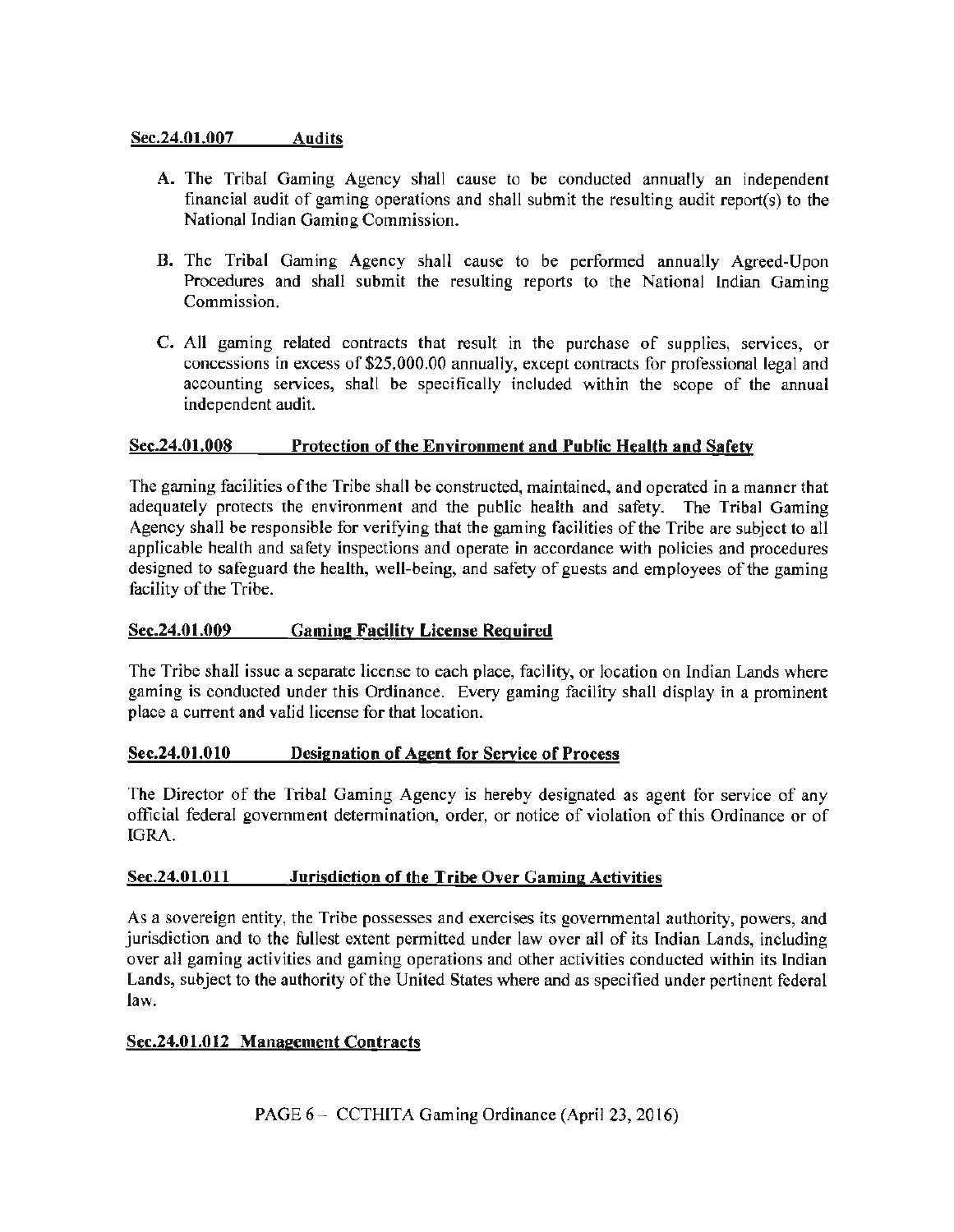- A. No Management Contract may be executed by or on behalf of the Tribe with any third party unless authorized by a duly adopted resolution of the Executive Council and in full compliance with all applicable provisions of the IGRA, particularly, 25 U.S.C. Section 2711 and regulations issued pursuant thereto.
- B. A background investigation must be completed by the Tribal Gaming Agency or its designee for each person or entity having a direct financial interest in, or management responsibility for a Management Contract and, in the case of a corporation, for each individual who serves on the board of directors, each officer, and each shareholder who directly or indirectly owns five (5%) percent or more of the issued and outstanding stock of the corporation. In the case of a management company, background investigations shall be conducted for direct or indirect owners of 5% or more of the equity interests in the management company. In the case of a partnership (general or limited), background investigations shall be conducted on all general partners, regardless of size of equity ownership. In the case of a limited liability company, background investigations shall be conducted on all managers, regardless of size or equity ownership.

## Sec.24.01.013 Severability

The provisions of this Ordinance are severable and if any part or provision hereof shall be held void by a court of competent jurisdiction, the decision of the court so holding shall not affect or impair any of the remaining parts or provisions of this Ordinance.

### Sec.24.01.014 Gaming License Applications

### A. Application Forms

- 1. Each person or entity holding a Management Contract with the Tribe, each Primary Management Official, and each Key Employee shall complete an application for an initial license or renewal of an existing gaming license for each gaming facility.
- 2. No license shall be issued under this Ordinance except upon a sworn application filed with the Tribal Gaming Agency in such form as may be prescribed by the Tribal Gaming Agency and containing all of the mandatory information required for the license. Such form shall require agreement by the licensee to abide by all requirements and restrictions in the license, this Ordinance, and all applicable laws, rules, and regulations, and provide notice of the consent to jurisdiction of the Tribe and its governmental agencies and courts.
- 3. The following notices shall be placed on the application form for a Key Employee or a Primary Management Official before that form is filled out by an applicant:
	- a. In compliance with the Privacy Act of 1974, the following *information is provided: Solicitation of the information on this form is authorized by 25 U.S.C. §§ 2701 et seq. The purpose of the*

PAGE 7 - CCTHITA Gaming Ordinance (April 23, 2016)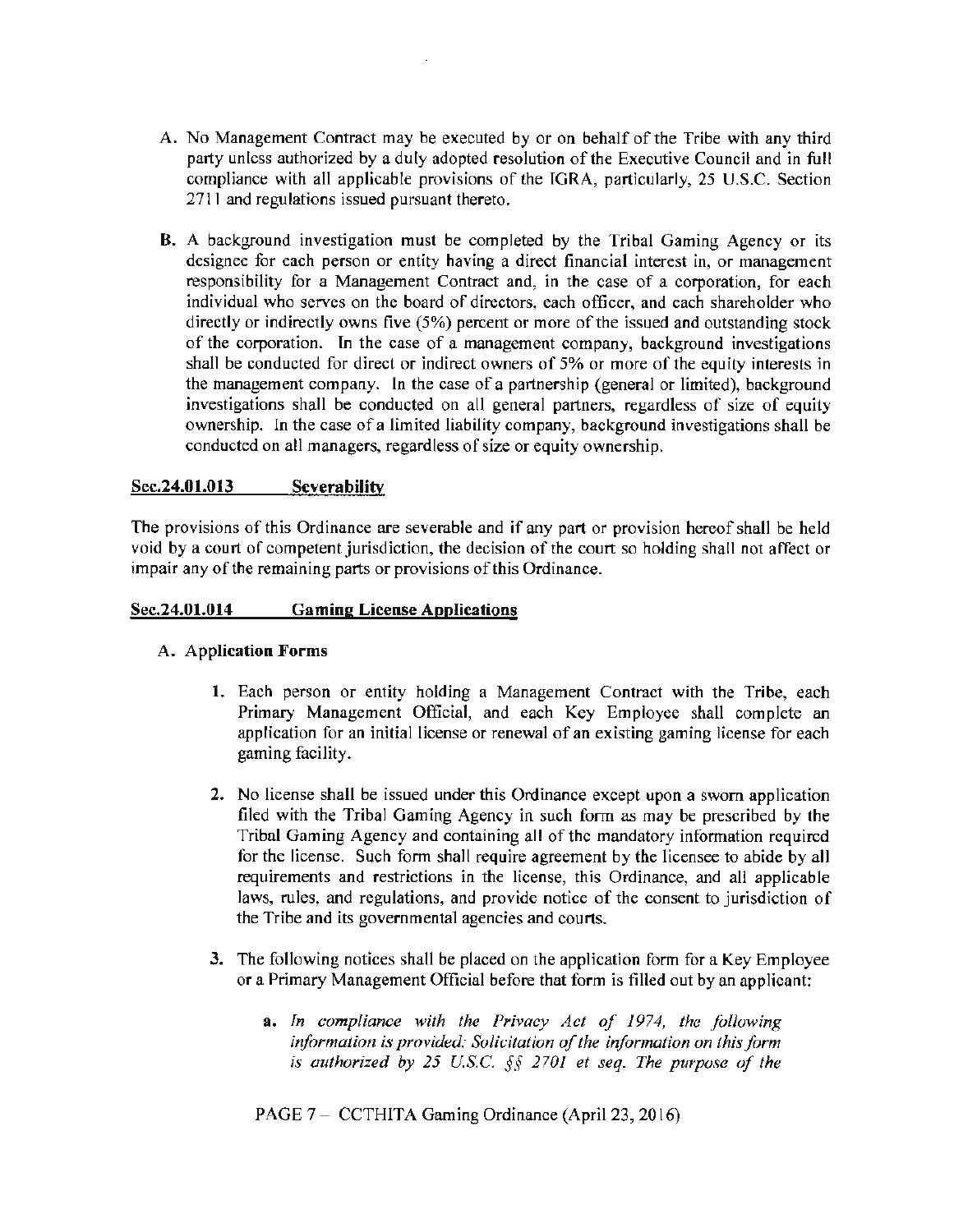*requested information is to determine the eligibility of individuals to be granted a gaming license. The information will be used by the Tribal gaming regulatory authorities and by ihe National Indian Gaming Commission (NIGC) members and staff who have need for the information in the performance of their official duties. The information may be disclosed by the Tribe or the NJGC to appropriate Federal, Tribal, State, local. or foreign law enforcement and regulatory agencies when relevant to civil, criminal or regulatory investigations or prosecutions or when pursuant to a requirement by the Tribe or the NIGC in conneclion with the issuance, denial, or revocation of a gaming license, or investigations of activities while associated with the Tribe or its gaming operation. Failure to consent to the &-;closures indicated in this notice will result in the Tribe being unable to license you for a primary management official or key employee position.* 

*The disclosure of your Social Security Number (SSN) is voluntary. However, failure to supply a SSN may result in errors in processing your application.* 

b. *A false statement on any part of your license application may be ground-; for denying a license or the suspension or revocation of a license. Also, you may be punished by fine or imprisonment. (U.S. Code, title 18, section 1001.)* 

### B. Minimum Application Information Required

The Tribal Gaming Agency shall require from each Primary Management Official and each Key Employee all of the following information as part of their license application:

- 1. Full name, all other names used (oral or written) including any aliases by which applicant has ever been known, and social security number(s);
- 2. Birth date, place of birth, citizenship, gender. all languages known (signed, spoken or written);
- 3. Currently and for the previous *5* years: business and employment positions held, ownership interests in those businesses. business and residence addresses. and driver's license numbers;
- 4. The names and current addresses of at least three personal references. including one personal reference who was acquainted with the applicant during each period of residence during the previous 5 years;
- 5. Current business and residence telephone numbers;

PAGE 8- CCTHITA Gaming Ordinance (April 23, 2016)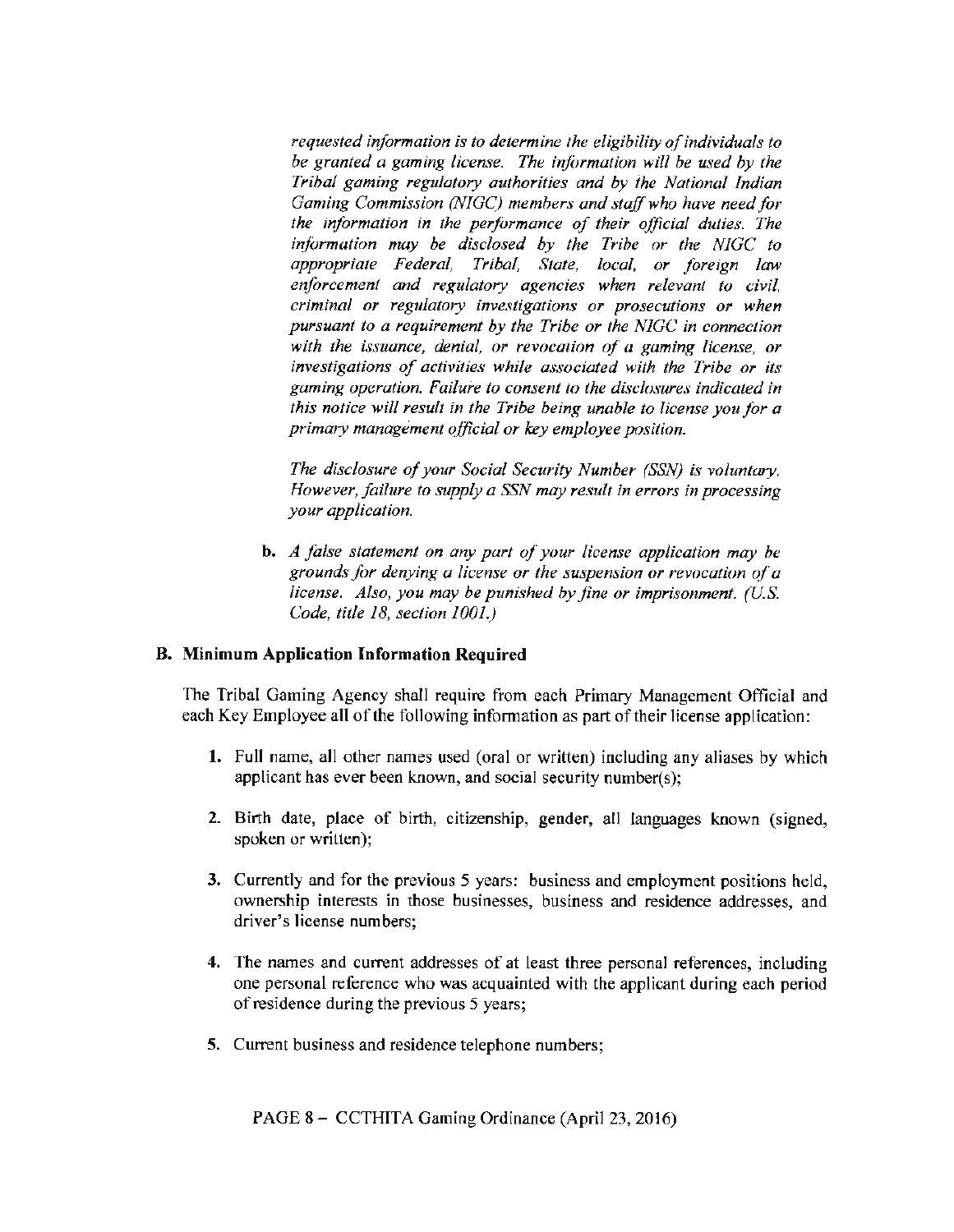- 6. Military service history;
- 7. A description of any existing and previous business relationships with Indian tribes, including ownership interests in those businesses;
- 8. A description of any existing and previous business relationships with the gaming industry generally, including ownership interest in those businesses;
- 9. The name and address of any licensing or regulatory agency with which the person has filed an application for a license or pennit related to gaming, whether or not such license or permit was granted;
- 10. A description of any disciplinary charges filed by any state or tribal regulatory authority, whether or not discipline was imposed.
- 11. For each felony for which there is an ongoing prosecution or a conviction, the charge, the name and address of the court involved, and the date and disposition if any;
- 12. For each misdemeanor conviction or ongoing misdemeanor prosecution (excluding minor traffic violations) within 10 years of the date of the application, the name and address of the court involved and the date and disposition;
- 13. For each criminal arrest, charge, or proceeding (excluding minor traffic charges), whether or not there is a conviction, identification of the criminal arrest, charge, or proceeding, the name and address of the court involved, and the date and disposition;
- 14. The name and address of any licensing or regulatory agency with which the person has filed an application for an occupational license or permit, whether or not such license or permit was granted;
- 15. A current photograph;
- 16. fingerprints consistent with procedures adopted by the Tribal Gaming Agency according to 25 C.F.R. *§* 522.2(h); and
- 17. Any other infotmation the Tribal Gaming Agency deems relevant.

### Sec. 24.01.015 Background Investigations

A. Background Investigations. The Tribal Gaming Agency shall conduct, or cause to be conducted, a background investigation of the Principal(s) of Management Contractors and Gaming Vendors, and each applicant for a position who is designated as a Key Employee or Primary Management Official, sufficient to meet the eligibility standard set forth in this Ordinance. The Tribal Gaming Agency shall ensure that all records and

PAGE 9 - CCTHITA Gaming Ordinance (April 23, 2016)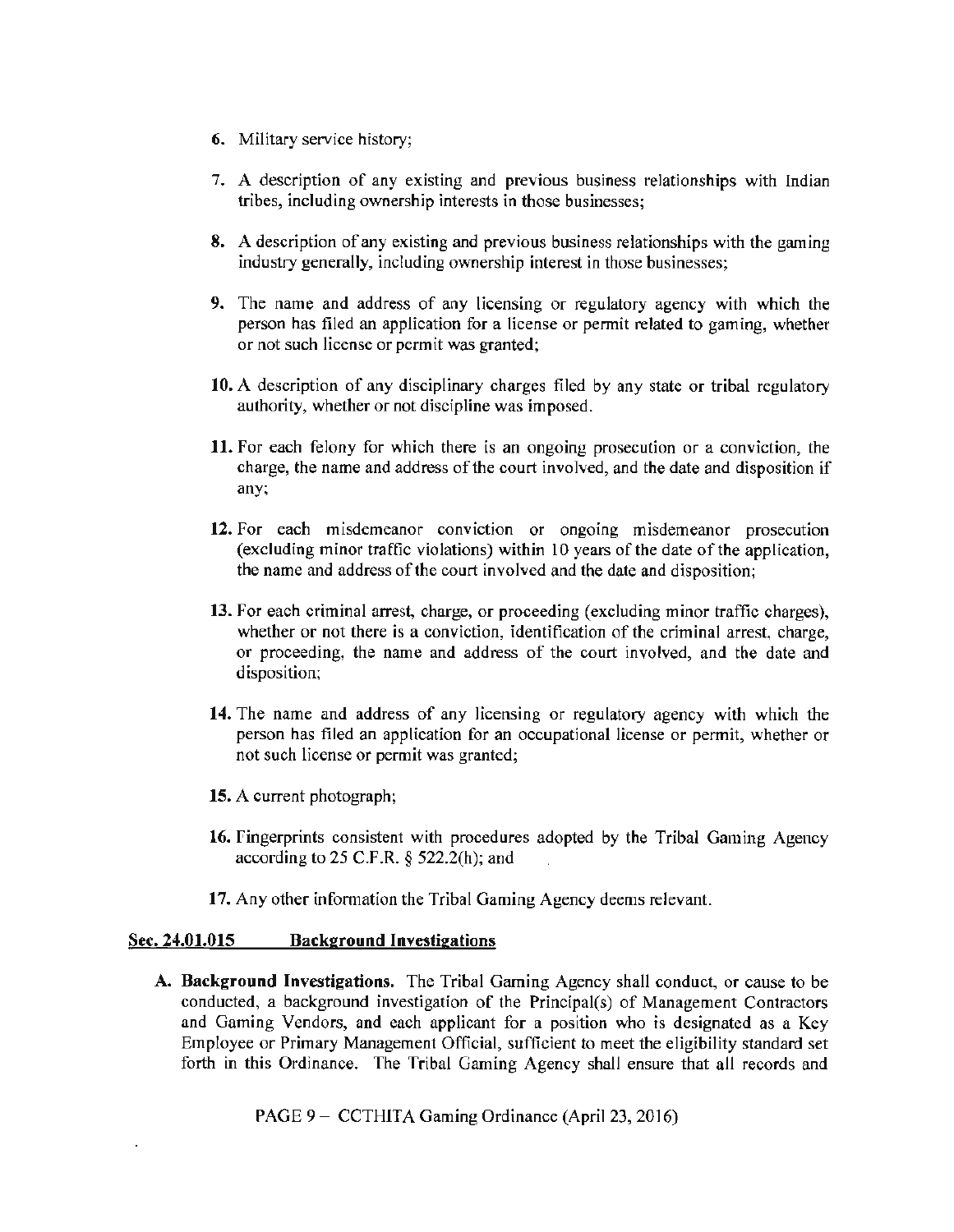information obtained as a result of an applicant's background investigation shall remain confidential. The background investigation conducted by the Tribal Gaming Agency must include the following actions:

- 1. Verification of the applicant's identity and the information submitted by the applicant on the license application;
- 2. Contacts with the applicant's personal and business references;
- 3. A civil, criminal, public records, and credit history check; and
- 4. Forwarding the applicant's fingerprint card to the NIGC to be processed by the Federal Bureau of Investigation's National Criminal Information Center. The Tribal Gaming Agency may submit an applicant's fingerprint card to any additional tribal, local, or state criminal history check system as the Tribal Gaming Agency deems necessary or appropriate. Reports obtained from such fingerprint processing shall be incorporated into the applicant's application file.
- 5. The Tribal Gaming Agency by regulation may conduct such additional investigative activities as it may deem appropriate.
- 6. The Tribal Gaming Agency may issue a notice to a license applicant for an interview or hearing at any time during the investigation to secure any additional information it may require in determining the applicant's suitability for a license.

### B. Investigative Report.

The Tribal Gaming Agency shall create and maintain an investigative report pursuant to 25 C.F.R. Part 556 of the NIGC's regulations. An investigative report shall include all of the following:

- 1. Steps taken in conducting a background investigation;
- 2. Results obtained;
- 3. Conclusions reached; and
- 4. The bases for those conclusions.

### C. Eligibility Determination

- l. The Tribal Gaming Agency shall detennine whether each license applicant is a person of good character, honesty, and integrity.
- 2. With respect to each license applicant, the Tribal Gaming Agency shall review his or her prior' activities, criminal records, if any, and reputation, habits, and

PAGE 10- CCTHITA Gaming Ordinance (April 23, 2016)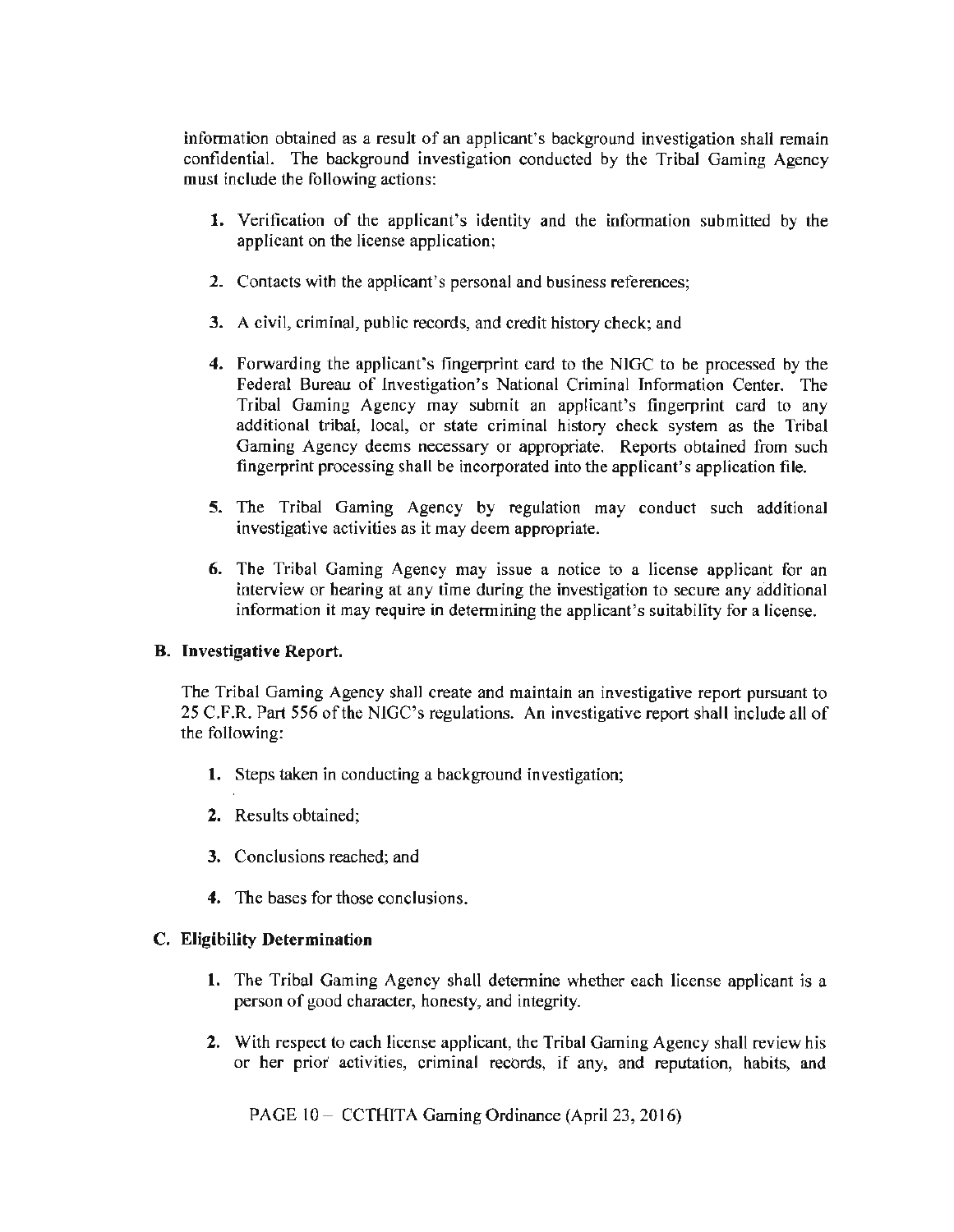associations to make a finding concerning the eligibility of such person for a gaming license as a Key Employee or Primary Management Official in the gaming operation(s) of the Tribe. If the Tribal Gaming Agency determines that licensing of the applicant poses a threat to the public interest or to the effective regulation of gaming, or creates or enhances the dangers of unsuitable, unfair, or illegal practices, methods, and activities in the conduct of gaming or the carrying on of the business and financial arrangements incidental to the conduct of gaming, the Tribal Gaming Agency shall not license that person in a Key Employee or Primary Management Official position.

## D. Notice of Results.

The Tribal Gaming Agency shall submit a notice of results of an applicant's background investigation to the NIGC no later than sixty {60) days after an employee begins work. The notice of results shall contain:

- 1. The applicant's name, date of birth, and social security number;
- 2. The date on which the applicant began or will begin work as a Key Employee or Primary Management Official;
- 3. A copy of the eligibility determination; and
- 4. A summary of the information presented in the investigative report, which shall at a minimum include a listing of:
	- a. Licenses that have previously been denied;
	- b. Gaming licenses that have been revoked, even if subsequently reinstated;
	- c. Every known criminal charge brought against the applicant within the last ten {JO) years of the date of application; and
	- d. Every felony of which the applicant has been convicted or any ongoing prosecution.

### E. Records Retention.

With respect to Key Employees and Primary Management Officials, the Tribal Gaming Agency shall retain the following for no less than three (3) years from the date of termination of employment:

- 1. Complete application files, including all background information;
- 2. Investigative reports; and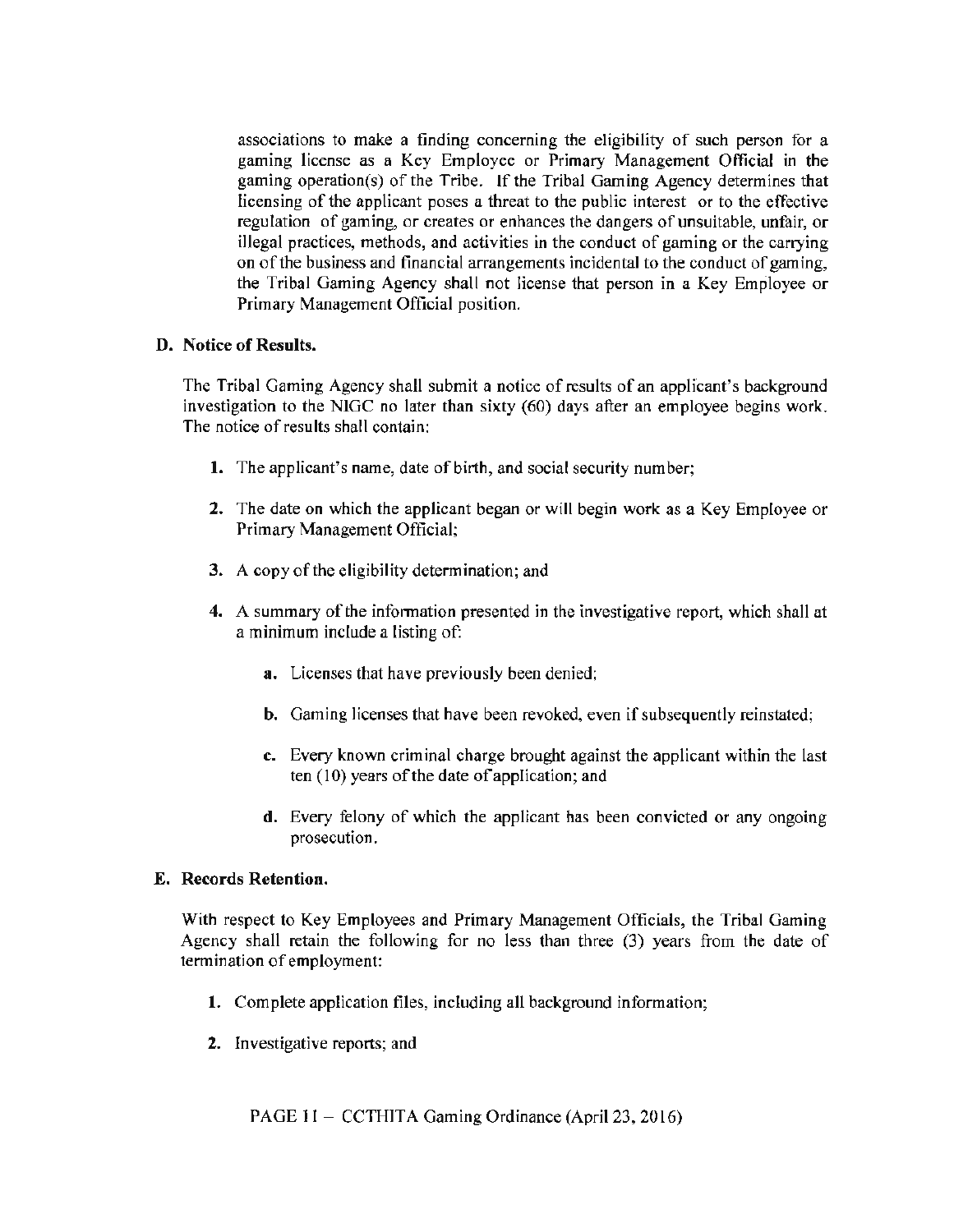3. Eligibility determinations for inspection by the NIGC Chair for no less than three (3) years from the date of termination of employment.

## Sec.24.01.016 Issuance of Licenses; Adverse Licensing Actions

### A. Issuance of Licenses

- 1. Once the Tribal Gaming Agency has submitted a complete notice of results to the NIGC, the Tribal Gaming Agency may issue the license to the applicant, provided that no license shall be issued for an applicant who:
	- a. Is not a person of good character, honesty, and integrity;
	- b. ls not found by the Tribal Gaming Agency to be suitable for employment under the criteria set forth in this Ordinance;
	- c. Has had, or who is in privity with anyone who has had, a gaming license revoked for cause in any jurisdiction;
	- d. Is delinquent in the payment of any obligation owed to the Tribe or Tribal Gaming Agency pursuant to this Ordinance or a Management Contract; and/or
	- e. Has failed to comply with the lGRA. regulations of the NIGC, this Ordinance, or regulation that the Tribe or Tribal Gaming Agency has or may adopt.
- 2. Upon issuance of the license, the Tribal Gaming Agency shall notify the NIGC of such issuance within thirty (30) days. When a Primary Management Official or Key Employee is employed by the Tribe, a complete application file, containing all of the information listed in Section 24.0l.014(B), shall be maintained.
- 3. If, within a thirty (30) day period after the NlGC receives a complete notice of results, the NIGC requests additional information or provides the Tribal Gaming Agency with a statement itemizing objections to the issuance of a license to the subject of the notice of results, the Tribal Gaming Agency shall respond to the NIGC's request and/or reconsider the application, taking into account the objections itemized by the NTGC. The Tribal Gaming Agency shall make the final decision whether to issue a license to such applicant. If the Tribal Gaming Agency has issued a license to a Key Employee or Primary Management Official before receiving the NIGC's statement of objections, notice and a hearing shall be provided to the licensee.
- 4. The gaming operation shall not employ as a Key Employee or Primary Management Official a person who does not have a license after ninety (90) days of beginning work.

PAGE 12 – CCTHITA Gaming Ordinance (April 23, 2016)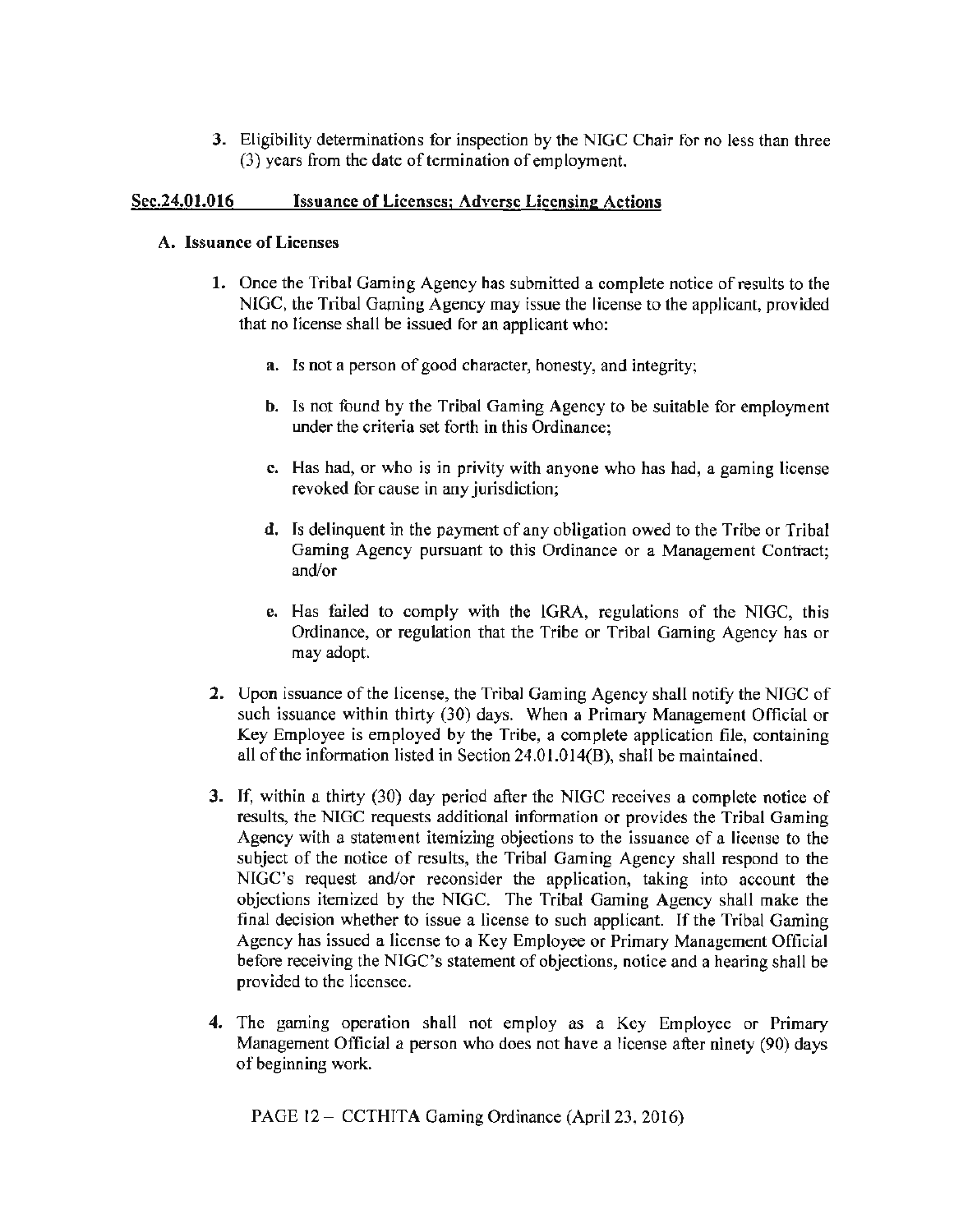5. If a license is not issued to an applicant, the Tribal Gaming Agency shall notify the NIGC and shall forward copies of its eligibility detennination and notice of results to the NTGC for inclusion in the lndian Gaming Individuals Records System.

## B. Revocation or Suspension of License.

- 1. Any license granted pursuant to this Ordinance, except as may otherwise be specifically provided herein, may be suspended or revoked for any cause which may have prevented its issuance, or for violation by the licensee, or any officer, director, agent, member or employee of the licensee, or for violation of any regulations adopted by the Tribal Gaming Agency, or for conviction of a crime of moral turpitude or a felony. Such suspension or revocation may occur only after ' notice to the licensee and an opportunity for a hearing and only upon evidence determined adequate by the Tribal Gaming Agency.
- 2. If, after the issuance of a permanent gaming license, the Tribal Gaming Agency receives notice from the NIGC that the NlGC is in possession of reliable information indicating that a licensee is not suitable for employment, the Tribal Gaming Agency shall immediately suspend such license and provide the licensee with written notice of suspension and proposed revocation.
	- a. The Tribal Gaming Agency shall notify the licensee of a time and place for a hearing on the proposed revocation of a license.
	- b. After a revocation hearing, the Tribal Gaming Agency shall decide to revoke or to reinstate a gaming license. The Tribal Gaming Agency shall notify the NIGC of its decision within forty-five (45) days of receiving notice from the NIGC regarding the licensee's eligibility.
	- c. The right to a revocation hearing vests only when a license is granted under this Ordinance.

### C. Adverse Licensing Action Procedures

- 1. The Tribal Gaming Agency shall issue notice to an applicant or licensee of the Tribal Gaming Agency's preliminary decision to deny an application for a license or to suspend, revoke, limit, modify, restrict, condition, or cancel the licensee's gaming license, which notice shall inform the licensee of the basis for the Tribal Gaming Agency's preliminary decision and of all due process rights available to the applicant or licensee.
- 2. The Tribal Gaming Agency's decision to limit, modify, restrict, condition, or cancel a license shall not be deemed an adverse action requiring a hearing and shall not be appealable except upon a showing, supported by substantial evidence,

PAGE 13 - CCTHITA Gaming Ordinance (April 23, 2016)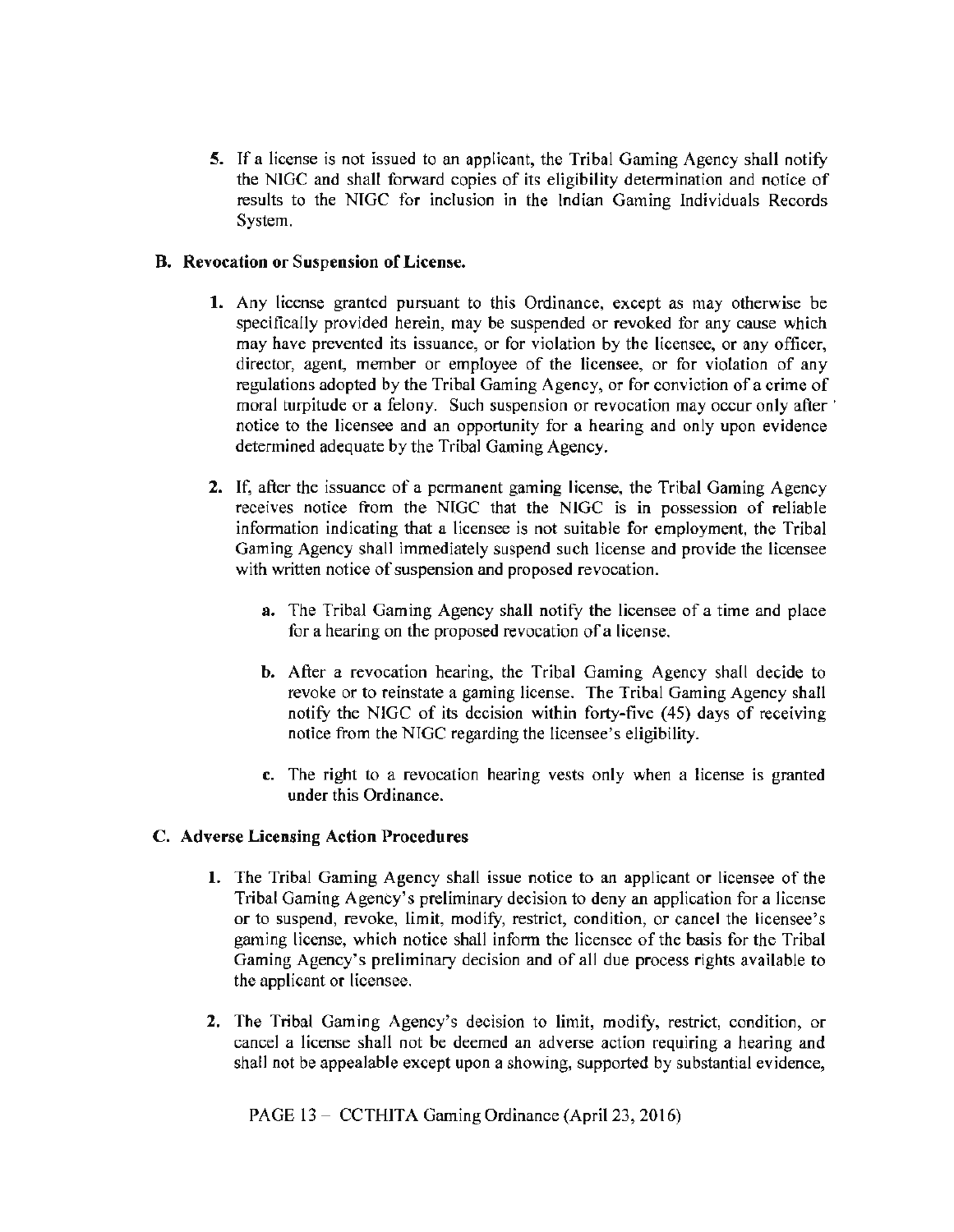that such decision was the result of bias, prejudice, or other wrongful purpose; provided that the Tribal Gaming Agency may, in its discretion, accord a licensee an opportunity to show cause why the license should not be limited, modified, restricted, conditioned, or cancelled. The Tribal Gaming Agency may, in its sole discretion, grant an oral hearing or require a written submission. The Tribal Gaming Agency's denial of a hearing upon an allegation of bias, prejudice, or other wrongful purpose and proffer of evidence to such effect shall be appealable to the Commission.

- 3. Unless otherwise provided in this Ordinance, an applicant or licensee, as appropriate, shall, upon.written petition, be entitled to a hearing before the Tribal Gaming Agency prior to denial of an application or the revocation or suspension of a license.
- 4. To invoke the right to a hearing, the applicant or licensee must submit a written petition for hearing to the Tribal Gaming Agency within ten (10) days from the date of service or delivery of the Tribal Gaming Agency's notice of proposed denial, suspension, or revocation.
- 5. An applicant or licensee subject to a notice of adverse action shall be entitled to be represented by an attorney and must be present and participate in the proceeding.
- 6. If the applicant or licensee fails to invoke the right to a hearing within ten  $(10)$ days from the date the Tribal Gaming Agency's notice of proposed denial, suspension, or revocation is delivered to or served upon the applicant or licensee, such inaction shall operate as a waiver of the right of appeal, in which case, the Tribal Gaming Agency's preliminary decision shall be entered as a final order not subject to further appeal.
- 7. If the applicant or licensee invokes the right to a hearing, the Tribal Gaming Agency shall set a date for such hearing to take place within sixty (60) days unless extended by mutual consent of the Tribal Gaming Agency and the respondent.
- 8. If, after such hearing, the Tribal Gaming Agency renders a final adverse determination with regard to a gaming license, the applicant or licensee may appeal the decision to the Commission.

### Sec.24.01.017 Gaming Vendor Licenses

#### A. License Requirements and Scope.

The Tribal Gaming Agency shall issue a license to each Gaming Vendor that qualifies for a license under this Ordinance. The license shall grant the applicant the revocable

PAGE 14 – CCTHITA Gaming Ordinance (April 23, 2016)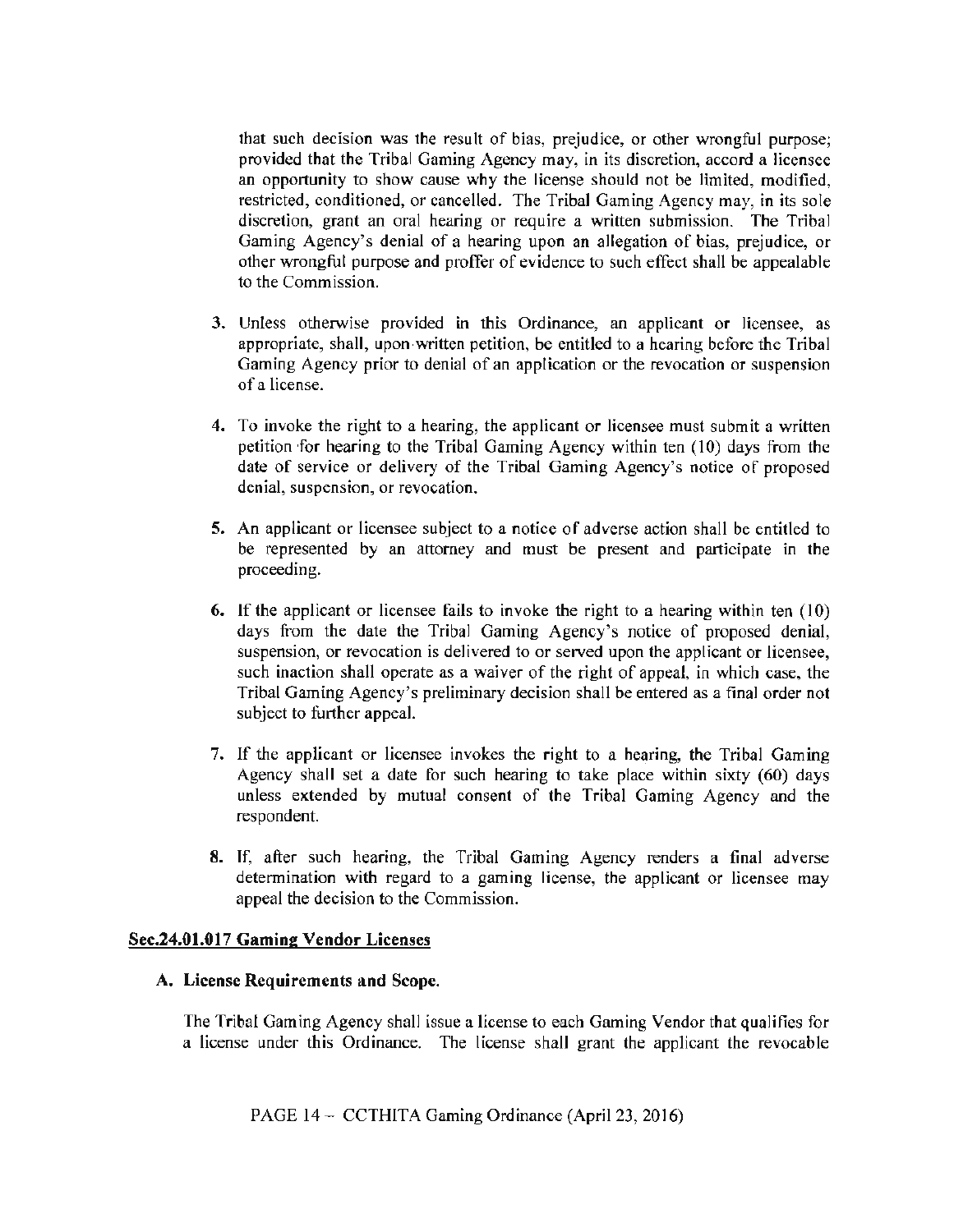privilege of contracting with or entering into a financing arrangement or other business arrangement with the gaming operation.

### B. Application and Licensing Deadlines.

Before a Gaming Vendor may contract or enter into any other business arrangement with the gaming operation, a completed application for a license shall be provided to the Tribal Gaming Agency by the applicant. The Tribal Gaming Agency shall conduct the background investigation and make the eligibility determination to determine whether or not to grant the license.

## C. Background Investigation.

A background investigation for each prospective Gaming Vendor requiring a license shall be conducted by the Tribal Gaming Agency. The background investigation must include all of the following actions:

- l. Verification of the applicant's identity and the infonnation submitted by the applicant on the license application;
- 2. Contacts with the applicant's personal and business references;
- 3. A civil, criminal, and credit history check; and
- 4. A background investigation of all individuals who are a Principal, Key Employee, or Primary Management Official of the Gaming Vendor.

### D. Eligibility Determination.

The Tribal Gaming Agency may deny the applicant a Gaming Vendor license if the Tribal Gaming Agency concludes the applicant:

- 1. Is not sufficiently stable and capitalized;
- 2. Is owned, operated, or managed by persons who fail to meet the suitability standards in this Ordinance; and/or
- 3. Has a history of performance failure or contentious business relationships.

### Sec.24.01.018 Registration for Non-Gaming Vendors

### A. Registration.

Every Non-Gaming Vendor providing goods or services to the gaming operation, other than a federally, state, or tribally regulated utility company, shall be subject to a requirement to register with the Tribal Gaming Agency and provide such information to

PAGE 15 - CCTHITA Gaming Ordinance (April 23, 2016)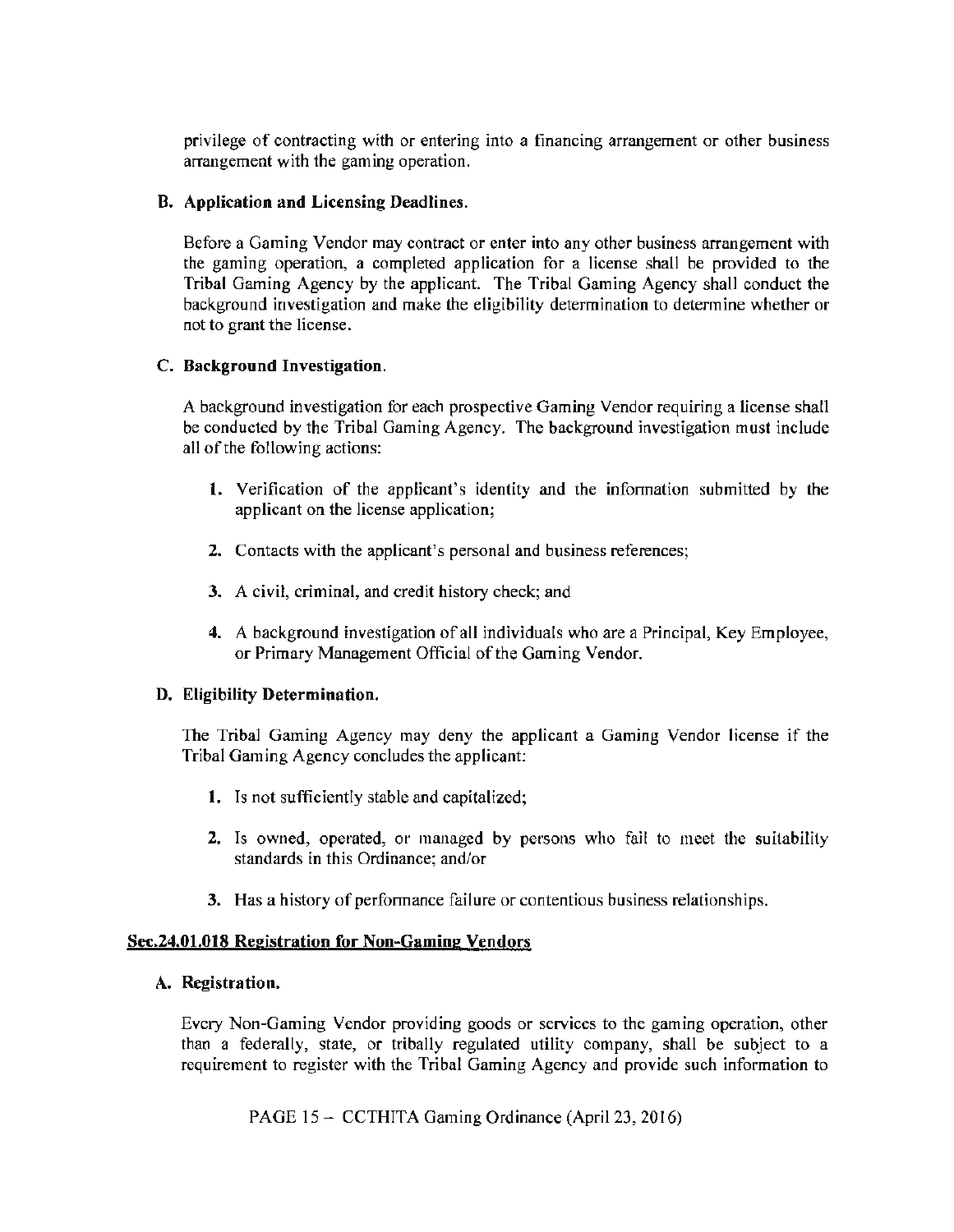the Tribal Gaming Agency as the Tribal Gaming Agency may by regulation require prior to contracting with or providing such goods and/or services to the gaming operation. The Director may, by regulation, require federally, state, or tribally regulated utility companies to register or be registered under this provision if he or she determines that there is a potential for criminal activity relating to the gaming operation contracting with such companies.

# B. Exemption.

The Director may, by regulation, exempt certain Non-Gaming Vendors from this registration requirement where the contract amount is *de minimus,* or the potential for unlawful or criminal conduct is negligible.

# Sec.24.01.019 Tlingit and Haida Tribal Gaming Commission

# A. Establishment and Purpose

In order to regulate gaming on Indian lands, the Tlingit and Haida Tribal Gaming Commission is hereby established, and is delegated exclusive jurisdiction to adjudicate appeals of all final actions and decisions of the Tribal Gaming Agency. Adjudicatory decisions of the Tribal Gaming Commission shall be considered final and non-reviewable as provided under the laws of the Tribe. The Commission is vested with all necessary powers to:

- 1. Hear and adjudicate appeals by any person or entity aggrieved by an action or decision of the Tribal Gaming Agency;
- 2. Classify games or review game classification decisions of the Tribal Gaming Agency;
- 3. Resolve questions of interpretation in relation to this Ordinance and such regulations as may be promulgated hereunder;
- 4. Develop and apply standards, rules, and procedures governing the conduct of hearings before the Commission;
- 5. Issue advisory opinions interpreting this Ordinance or any rules or regulations adopted pursuant hereto on request of the TGA;
- 6. Issue subpoenas, take testimony, and conduct hearings; and
- 7. Handle such other matters and conduct such other activities as are consistent with the power and authority delegated the Commission under this Ordinance.

# B. Composition.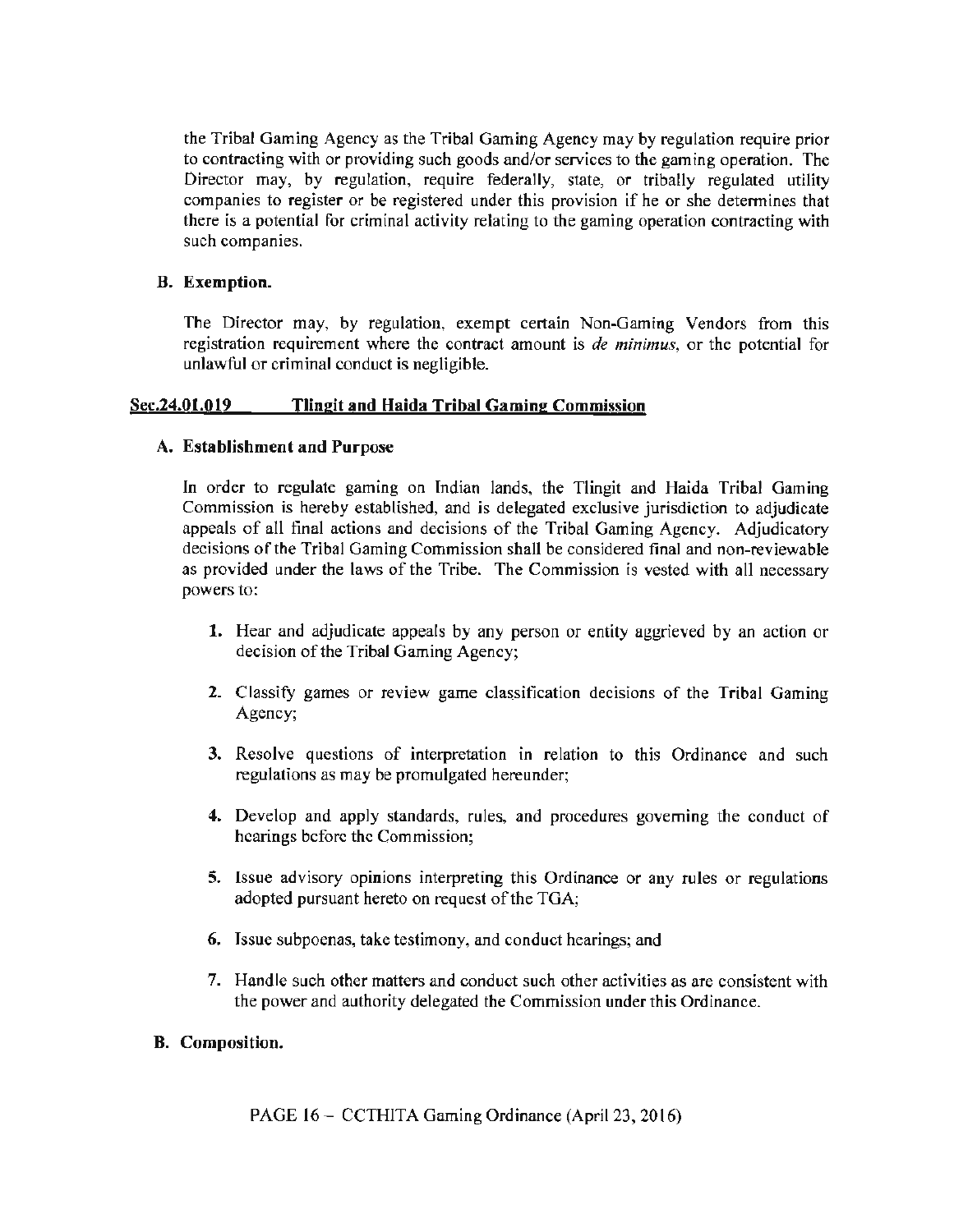The Commission shall be comprised of a Commissioner, who shall be appointed by the Executive Council by a majority vote, and such staff as may be needed to carry out the responsibilities of the Commission. The Executive Council may appoint an altemate(s) who may act for the Commissioner in the event that the Commissioner is unavailable for any reason or in the event of a recusal by the Commissioner.

## C. Qualifications.

Only persons who have reached the age of twenty-five (25) years and who meet the eligibility standard applicable to gaming licensees under this Ordinance shall be eligible for appointment as Commissioner or to serve as an alternate Commissioner. No person who has been convicted of any gambling or bribery offense or any felony is eligible for appointment to the Commission. Neither shall the Commissioner or any alternate have any financial interest in, or management responsibility for, any gaming activity governed by this Ordinance nor shall the Commissioner or any alternate participate in any gaming activity conducted pursuant to this Ordinance.

### D. Terms.

The Commissioner shall be appointed to a term of four (4) years and may be reappointed at the discretion of the Executive Council. Upon expiration of the Commissioner's term, the Commissioner may continue to serve until his or her successor is appointed.

### E. Powers.

The Executive Council delegates the following powers to the Commission, not to be removed, except by amendment of this Ordinance.

- 1. To secure, oversee, and protect the honesty, integrity, fairness, and security of the Tribe's gaming activities by adjudicating matters that come before it on appeal;
- 2. To adopt and submit to the Executive Council an annual operating budget as appropriate;
- 3. To adopt rules and procedures consistent with its delegated powers;
- 4. To issue subpoenas, take testimony, and conduct hearings;
- 5. To conduct hearings to review actions and decisions of the Tribal Gaming Agency in accordance with the Ordinance; and
- 6. To preside over appeals of actions or decisions of the Tribal Gaming Agency and reverse or make final a determination of suspension or revocation for cause issued by the Tribal Gaming Agency following a fair and impartial adjudication.

## F. Compensation.

PAGE 17 - CCTHITA Gaming Ordinance (April 23, 2016)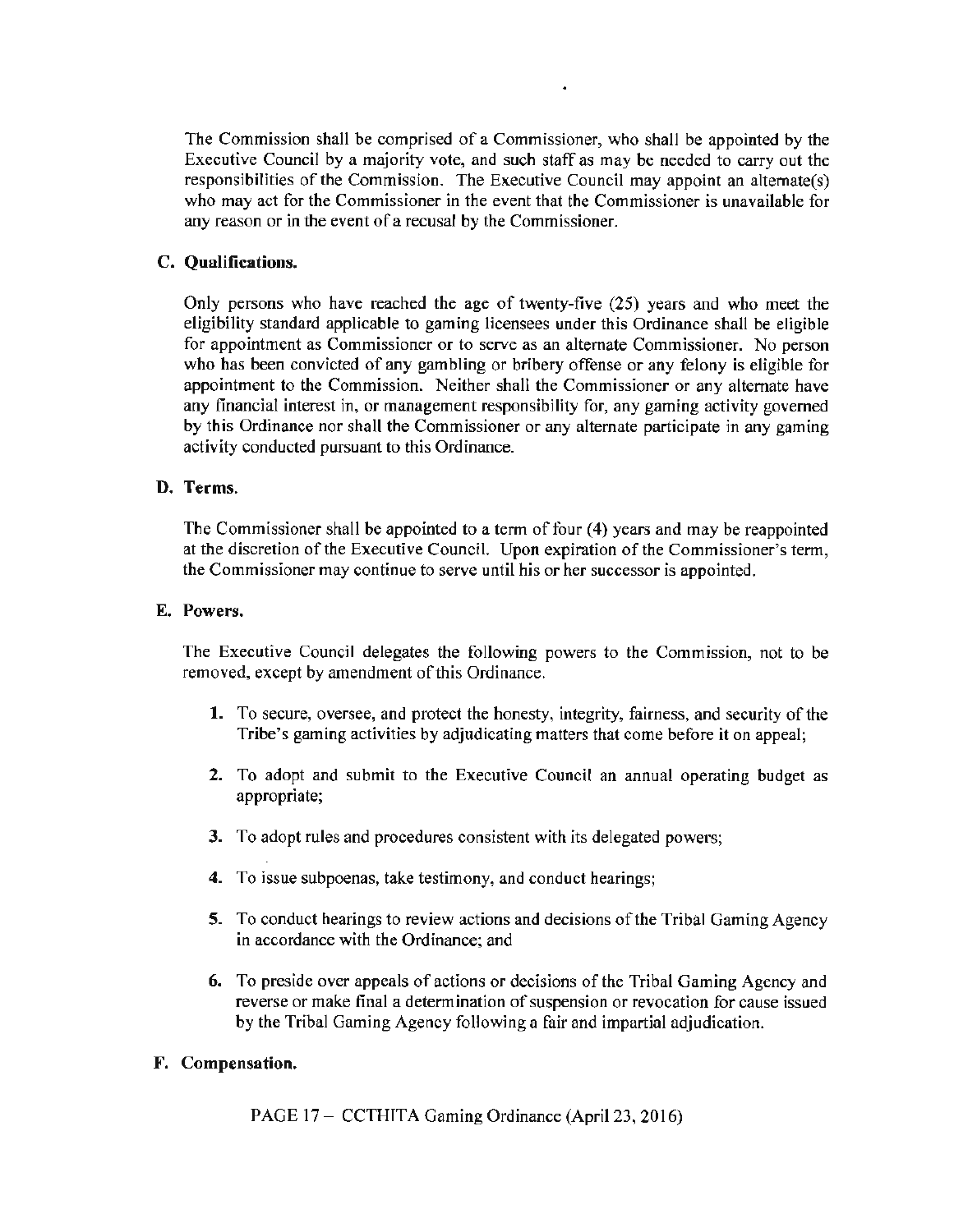The Executive Council shall establish the Commissioner's rate of compensation, which may be based on an hourly fee for services arrangement, on a set salary schedule, or otherwise, but which, once established, shall not be diminished during his or her term in office. The Commissioner and any Commission staff shall be reimbursed for all actual expenses incurred on Commission business, including necessary expenses, subject to the approval of the Executive Council.

### G. Unavailability; **Duty** to Notify Executive Council.

The Commissioner shall advise the Executive Council of any need for recusal in any matter or of any anticipated absence or unavailability for any period of time in excess of two weeks in which case the Executive Council shall notify or appoint an alternate to fulfill the duties of the Commissioner as soon as possible, but no later than thirty (30) days from the date of absence, unavailability or vacancy.

### **H.** Suspension.

The Executive Council may suspend the Commissioner if he or she is charged with any felony, misdemeanor, or any gambling offense until such charges are resolved.

## I. Removal of Commissioner.

- 1. The Commissioner may only be removed for cause by majority vote of the Executive Council for any one or more of the following reasons:
	- a. Failure to cany out the Commission's duties;
	- b. Excessive use of intoxicants or controlled substances;
	- c. Use of office for personal gain;
	- d. Violation of this Ordinance or other law or regulation of the Tribe or of IGRA; and/or
	- e. Any misconduct or gross neglect of duty reflecting adversely on the dignity and integrity of the Tribe or its government.
- 2. The Executive Council shall have the authority to remove the Commissioner for cause by a majority vote of its members in a special meeting duly called for the purpose of removing the Commissioner at which meeting the Commissioner shall be given fair opportunity to appear in person and present evidence in his or her defense for purpose of showing cause why he or she should not be removed.
- 3. The Commissioner shall immediately be removed by the Executive Council and the position deemed vacant if the Commissioner is:

PAGE 18- CCTHITA Gaming Ordinance (April 23, 2016)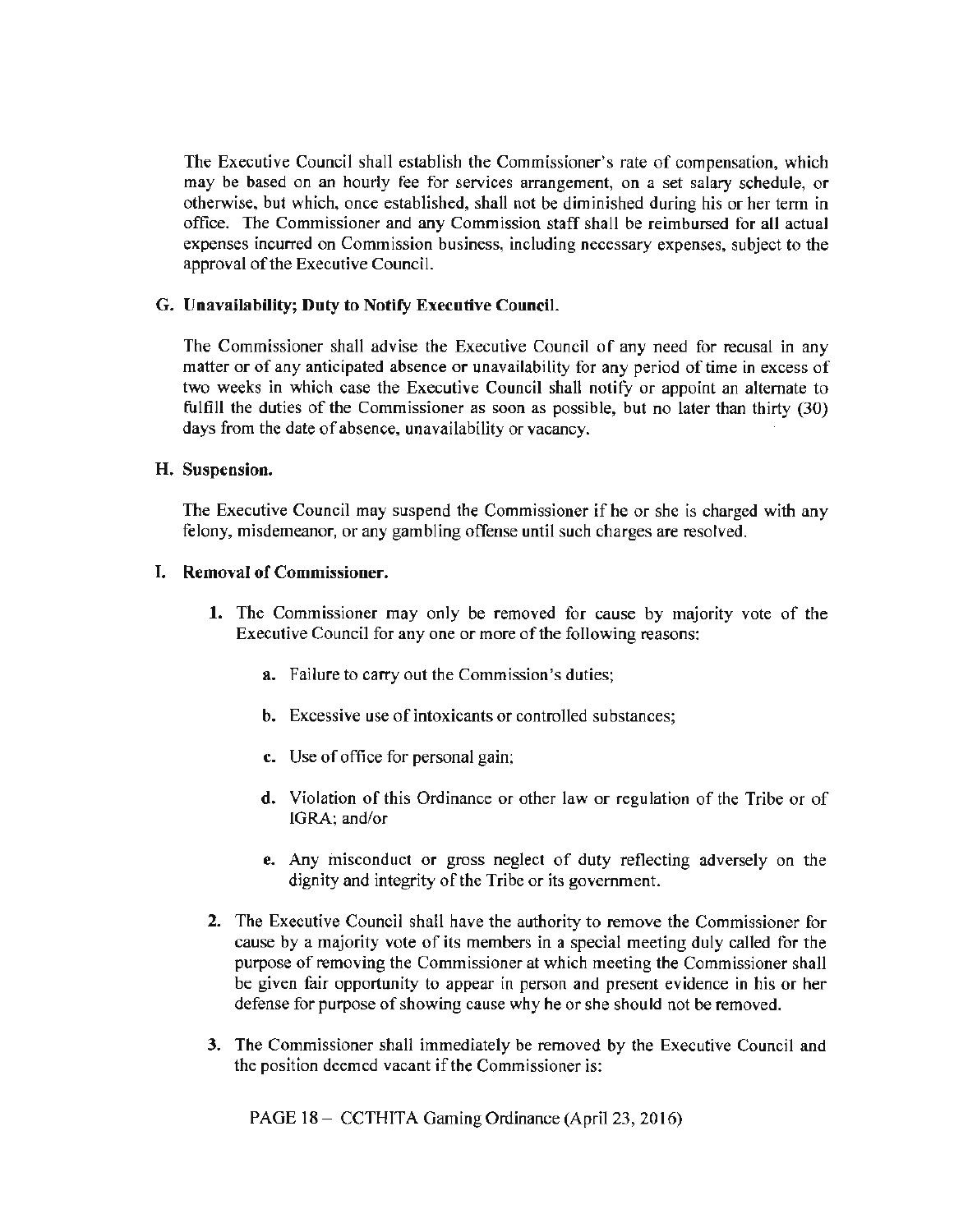- a. Convicted by a court of law of any felony offense;
- b. Convicted by a court of law for an'y misdemeanor offense involving dishonesty or untruthfulness; and/or
- c. Found guilty of any gaming offense by any gaming jurisdiction.
- 4. Except for mandatory removals as provided above in Subsection 2 of this Section, in any removal process, a written notice of proposed removal shall be provided at least fourteen ( 14) days in advance of the date set by the Executive Council for the removal proceeding. Such notice shall set forth with particularity the bases for such proposed action with sufficient specificity as to pennit the preparation of an answer to such allegations. A decision of removal by the Executive Council shall be final and non·appealable.

## J. Acting Commissioner.

Jn the event of a suspension or removal of the Commissioner, the Executive Council shall notify or appoint an alternate Commissioner to serve as acting Commissioner until a successor is appointed and installed.

## K. Conflict of Interest.

The Commissioner and staff shall refrain at all times from participating in any gaming activities at any gaming establishment under the Commission's authority and neither the Commissioner nor the staff shall handle any matter in which a petitioner or applicant or subject is a member of his or her immediate family or is an entity in which he or she or a member of his or her immediate family has a pecuniary interest. For purposes of this provision, immediate family shall include: spouse, child, sibling, parent, grandparent, and grandchildren, and such other person or persons with whom the Commissioner and/or staff member may have a close personal relationship.

# Sec.24.01.020 Tribal Gaming Agency

### A. Establishment and Purpose.

ln order to provide for the comprehensive and effective regulation of the Tribe's gaming activities, there is hereby established the Tlingit and Haida Tribal Gaming Agency.

## B. Duties and Authorities.

The Tribal Gaming Agency shall: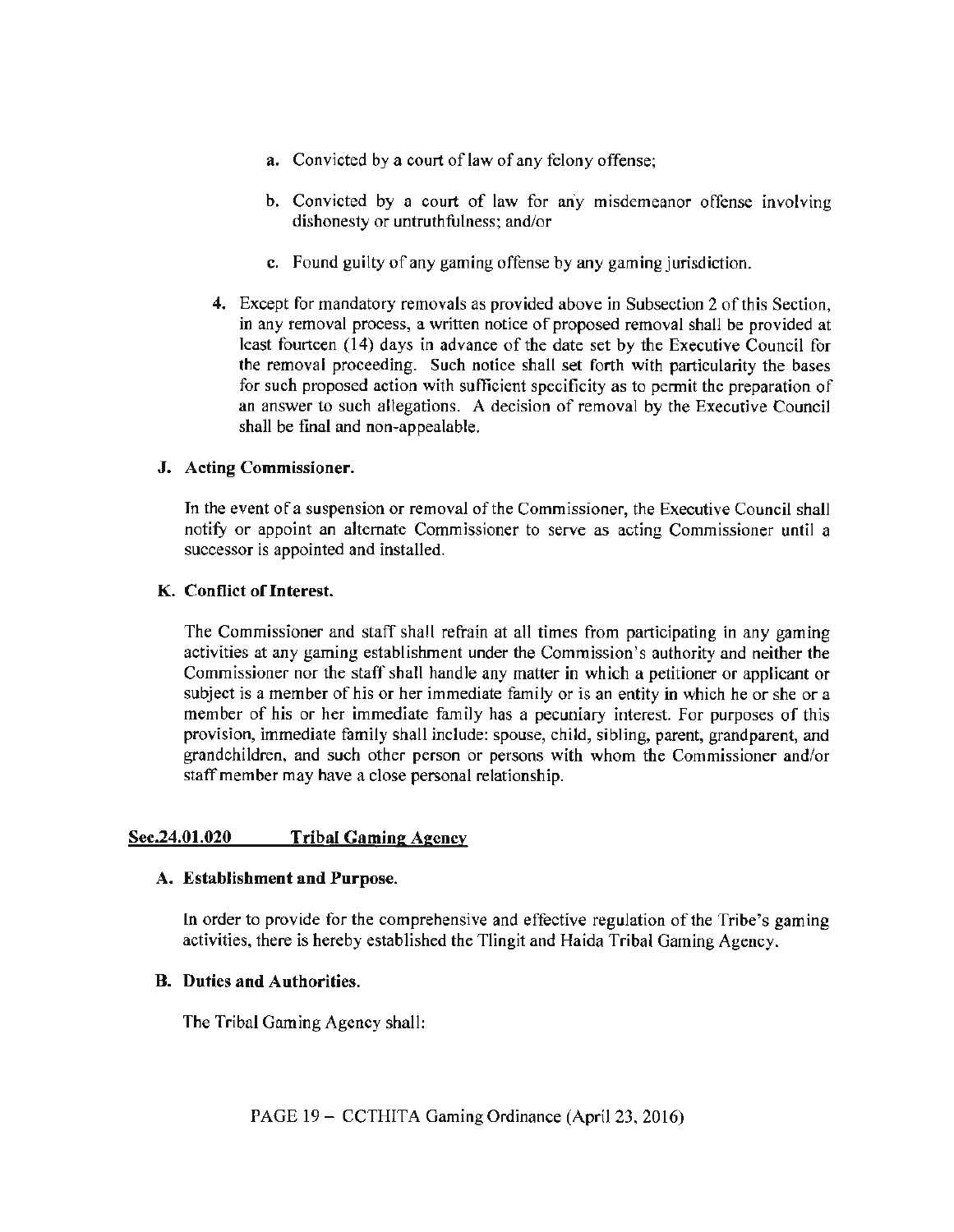- 1. Be charged with the responsibility of administering and enforcing the provisions of this Ordinance.
- 2. Secure, monitor, and safeguard the honesty, integrity, fairness and security of all tribal gaming operations.
- 3. Monitor and enforce compliance with all laws and regulations applicable to the Tribe's gaming activities.
- 4. Have the authority and responsibility for issuing regulations to implement all provisions of this Ordinance.
- 5. Adopt and submit to the Executive Council an annual proposed operating budget.
- 6. Submit to the Executive Council a quarterly report of the status of all its activities and gaming matters.
- 7. Develop licensing and background procedures applicable to the gaming operation.
- 8. Issue, renew, suspend, condition, and revoke licenses as appropriate and in accordance with the provisions of this Ordinance and basic principles of due process of law.
- 9. Obtain and process fingerprints and conduct background investigations according to requirements at least as stringent as those set forth in 25 C.F.R. Parts 556 and 558.
- 10. Forward complete employment applications and the results of background investigations to the NIGC.
- 11. Forward completed investigative reports on each background investigation to the NIGC prior to issuing a permanent license.
- 12. Review license applicant activities, criminal record, if any, and reputation, habits, and associations to make a finding of their eligibility for employment in and/or contracting with the gaming operation.
- 13. Conduct such audits as may be necessary for the proper control and financial oversight of gaming activities, including financial and operational audits.
- 14. Ensure that audits as required hereunder are conducted and transmit the reports to the NIGC.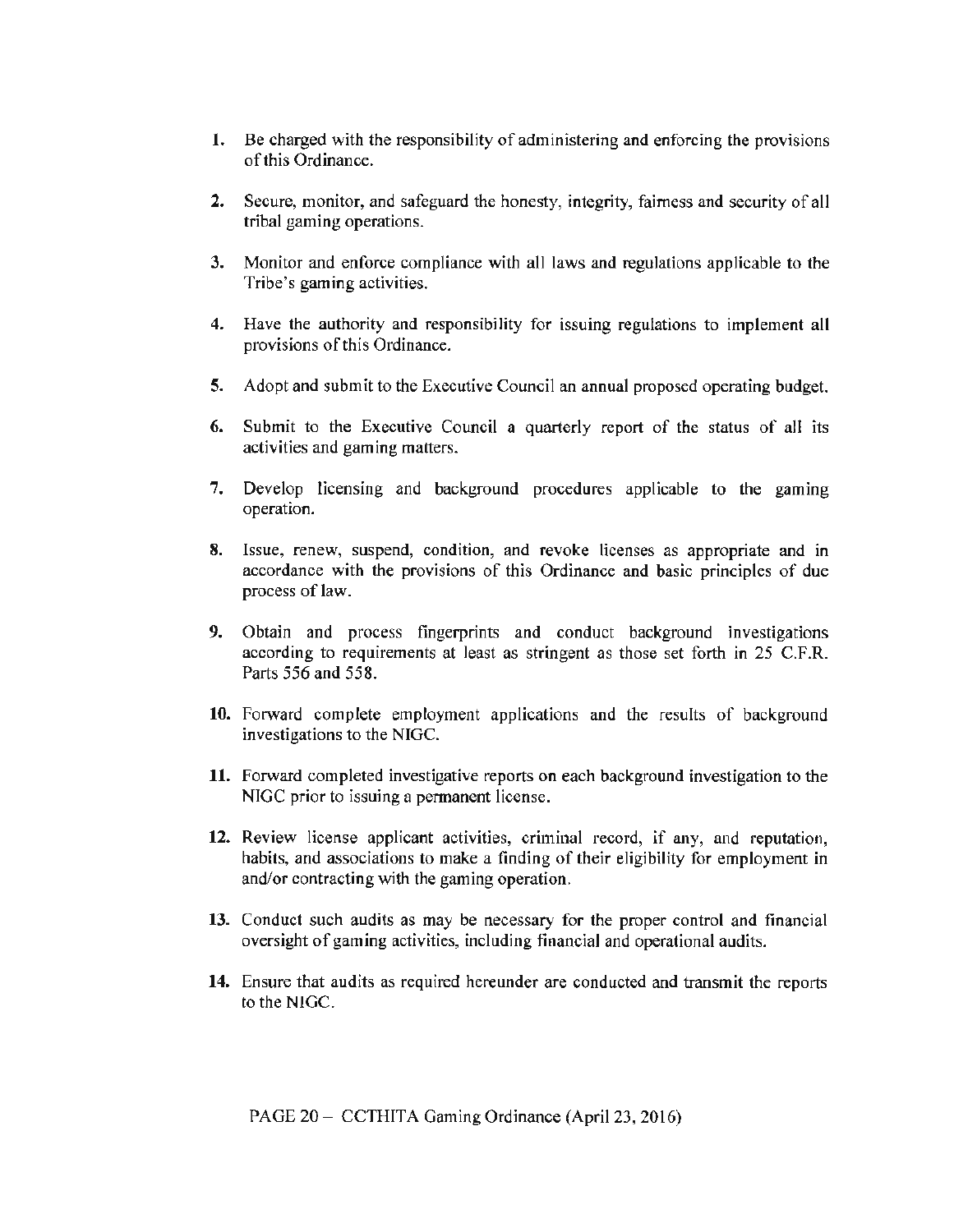- 15. Ensure that the Tribe's gaming facilities are constructed, maintained, and operated in a manner that adequately protects the environment and public health and safety.
- 16. Monitor gaming activities to ensure compliance with this Ordinance, the lGRA, and all other laws applicable to the Tribe's gaming activities, including rules and regulations issued thereunder.
- 17. Work with law enforcement and regulatory agencies as needed to cany out the Tribal Gaming Agency's duties and responsibilities.
- 18. Investigate possible violations of this Ordinance, the IGRA, and any other applicable laws pertaining to the Tribe's gaming activities, including rules and regulations issued thereunder and take appropriate enforcement actions.
- 19. Ensure compliance with the Tribe's internal control standards through oversight and enforcement.
- 20. Establish regulations, standards and procedures for the licensing of gaming and gaming-related vendors.
- 21. Develop registration processes and procedures for all Non-Gaming Vendors.
- 22. Carry out all duties and functions necessary to implement, cany-out and enforce the provisions of this Ordinance, including, but not limited, to the development of internal agency forms, schedules, guidance documents, policies and procedure.
- 23. Issue such orders and directives as may be necessary to ensure the Tribe's compliance with all applicable laws and regulations, including but not limited to notice of violations, orders to compel, and order to cure.
- 24. Conduct hearings pertaining to all matters arising under this ordinance, including without limitation, patron disputes, licensure matters, violations, sanctions and penalties.
- 25. Subject to the review and approval of the Executive Council, establish regulations to carry out the provisions contained in this Ordinance and other applicable laws and regulations pertaining to the conduct of gaming, including, without limit, the provisions of any lawful tribal-state gaming compact.

#### C. Tribal Gaming Agency Director.

The Executive Council will appoint a Director of the Tribal Gaming Agency who shall direct the day-to-day activities of the Tribal Gaming Agency. The Director shall serve a term of four (4) years and may be reappointed at the discretion of the Executive Council.

PAGE 21 - CCTHITA Gaming Ordinance (April 23, 2016)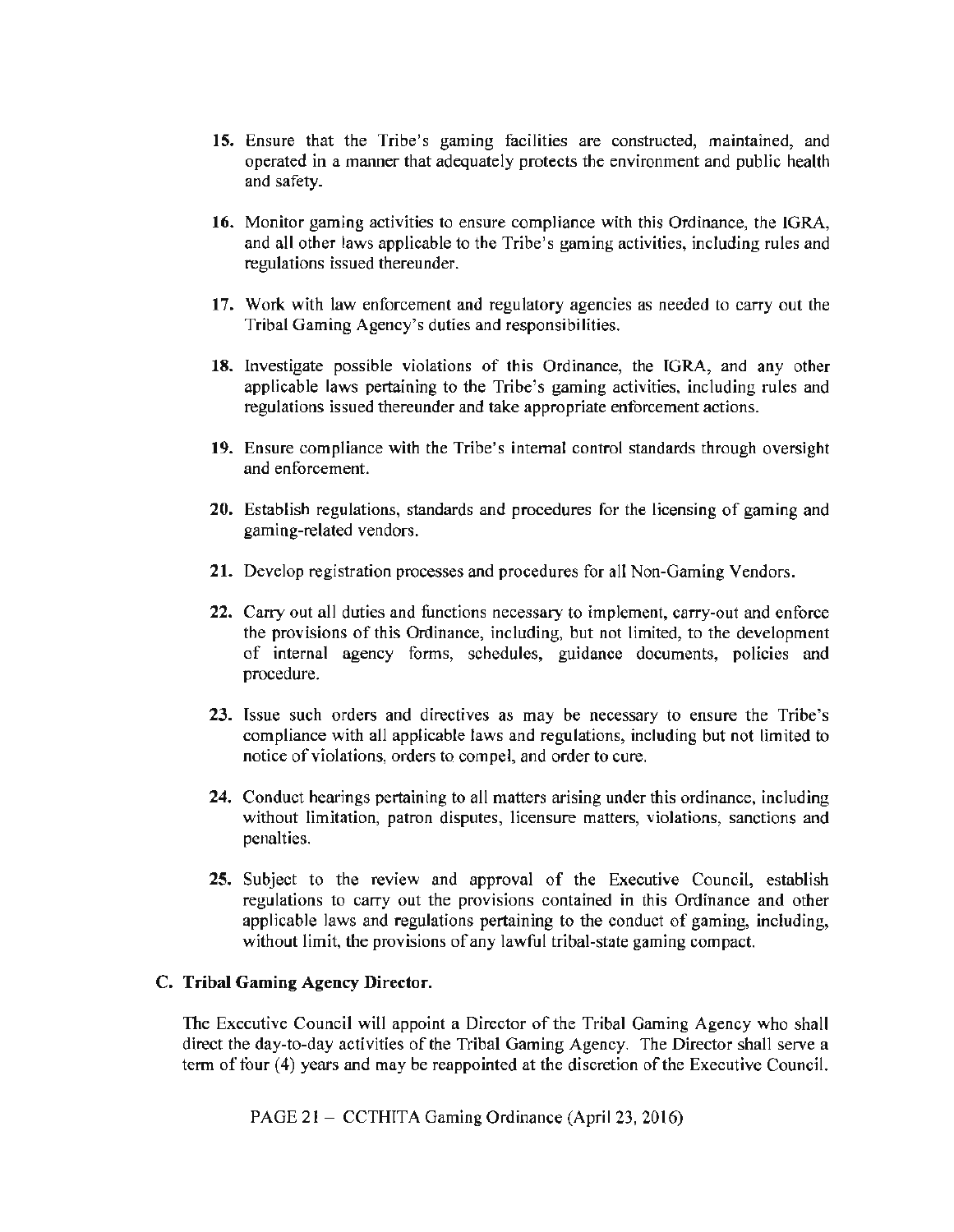Upon expiration of the Director's term, the Director may continue to serve until his or her successor is appointed.

### D. Qualifications.

Only persons who have reached the age of twenty-five (25) years and who meets the eligibility standard applicable to gaming licensees under this Ordinance shall be eligible for appointment as Director of the Tribal Gaming Agency. No person who has been convicted of any gambling or bribery offense or any felony is eligible for appointment to the Tribal Gaming Agency.

## E. Suspension.

The Director may be suspended with or without pay, by the Executive Council, for up to ninety (90) days for any reason that could subject the Director to removal for cause as provided in this Ordinance.

### F. Removal for Cause.

- l. The Director may only be removed for cause by majority vote of the Executive Council for any one or more of the following reasons:
	- a. Failure to carry out the Tribal Gaming Agency's duties;
	- b. Excessive use of intoxicants or controlled substances;
	- c. Use of office for personal gain;
	- d. Violation of this Ordinance or other law or regulation of the Tribe or of IGRA; and/or
	- e. Any misconduct or gross neglect of duty reflecting adversely on the dignity and integrity of the Tribe or its government.
- 2. The Executive Council shall have the authority tu remove the Director for cause by a majority vote of its members in a special meeting duly called for the purpose of removing the Director at which meeting the Director shall be given fair opportunity to appear in person and present evidence in his or her defense for purpose of showing cause why he or she should not be removed.
- 3. The Director shall immediately be removed by the Executive Council and the position deemed vacant if the Director is:
	- a. Convicted by a court of law of any felony offense;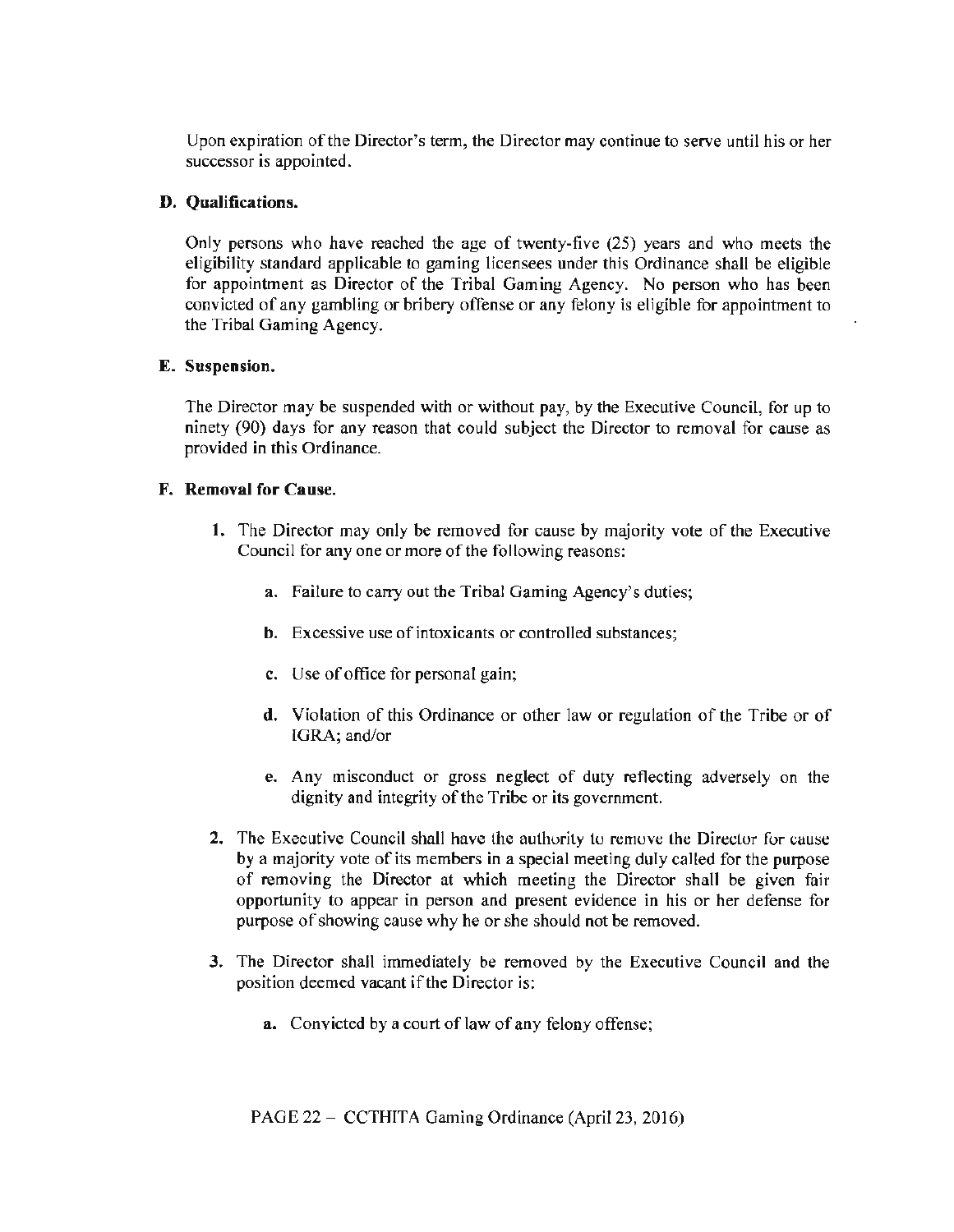- b. Convicted by a court of law for any misdemeanor offense involving dishonesty or untruthfulness; and/or
- c. Found guilty of any gaming offense by any gaming jurisdiction.
- 4. Except for mandatory removals as provided above in Subsection 3 of this Section, in any removal process, a written notice of proposed removal shall be provided at least fourteen (14) days in advance of the date set by the Executive Council for the removal proceeding. Such notice shall set forth with particularity the bases for such proposed action with sufficient specificity as to permit the preparation of an answer to such allegations. A decision of removal by the Executive Council shall be final and non-appealable.

## G. Acting Director.

In the event of a suspension or removal of the Director, the Executive Council shall notify or appoint an alternate Director to serve as acting Director until a successor is appointed and installed.

### H. Conflict of Interest.

The Director of the Tribal Gaming Agency and staff shall refrain at all times from participating in any gaming activities at any gaming establishment under the Agency's authority and neither the Director nor the staff shall handle any matter in which an applicant or subject is a member of his or her immediate family or is an entity in which he or she or a member of his or her immediate family has a pecuniary interest. For purposes of this provision, immediate family shall include: spouse, child, sibling, parent, grandparent, and grandchildren, and such other person or persons with whom the Director and/or staff member may have a close personal relationship.

### Scc.24.01.021 Hearings and Appeals

### A. Request for Reconsideration.

Any person or entity aggrieved by a decision made or action taken by the Tribal Gaming Agency may request a hearing for reconsideration by the Director of the Tribal Gaming Agency, which request shall be granted if accompanied by the filing fee established by the Tribal Gaming Agency.

- 1. Hearings for reconsideration may be conducted informally, provided that:
	- a. The Director or his or her designee shall be present and preside over the hearing;
	- b. The requestor shall be accorded the opportunity to be physically present at the hearing and, if so desired, accompanied by legal counsel at his or her own expense;

PAGE 23 - CCTHITA Gaming Ordinance (April 23, 2016)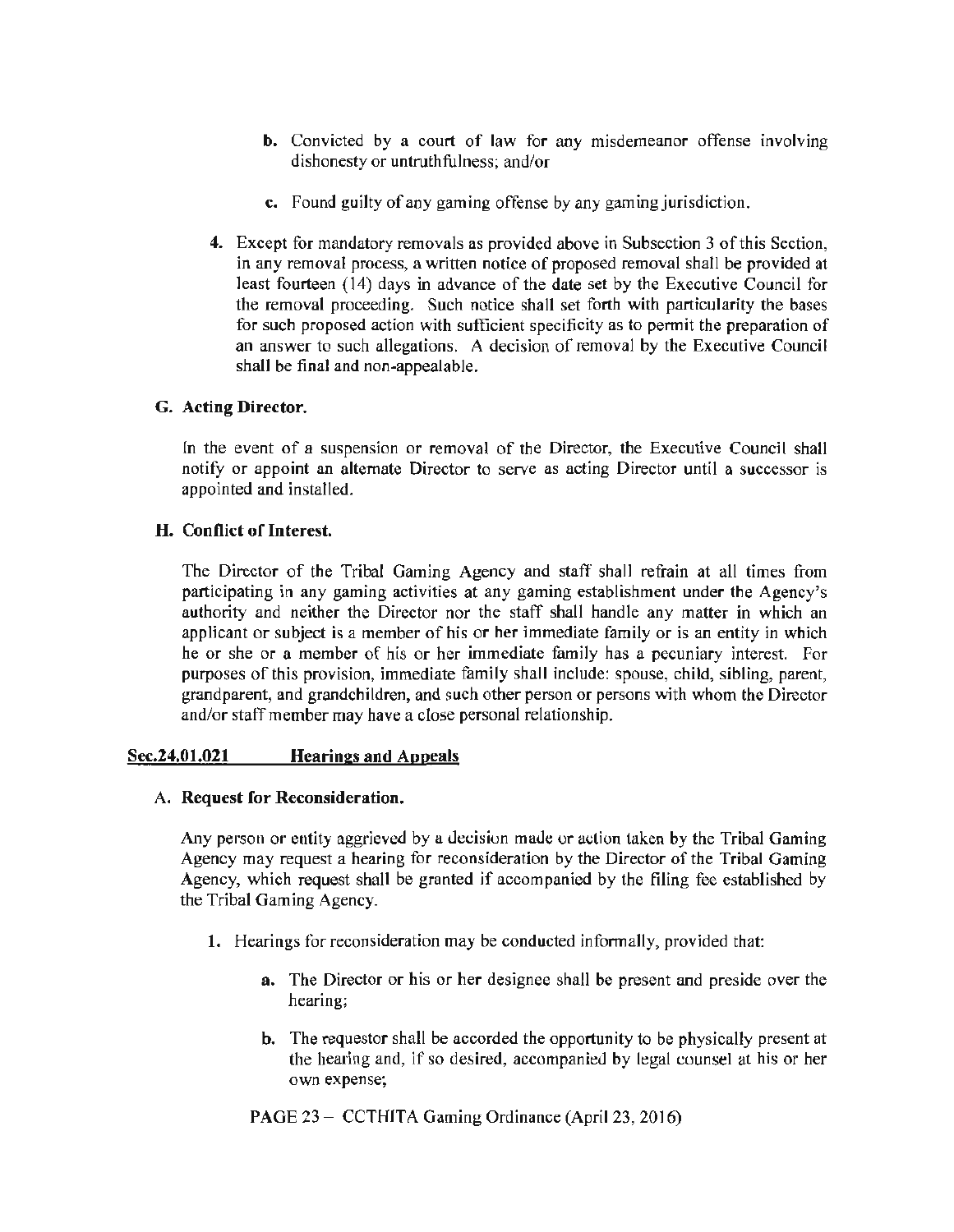- c. The requestor shall be permitted to present testimony and other relevant evidence, provided that it is not unduly redundant;
- d. A record of the proceeding must be kept, including at a minimum the date and time of the hearing, the names of all persons present, a summary description of the content of the proceeding. An audio or video recording of the proceeding shall be sufficient to meet this recording requirement; and
- e. The Director shall keep a copy of any documents submitted by the respondent as part of the administrative record.
- 2. Any person or entity having sought a request for reconsideration who fails to appear on the date and time set for hearing shall be deemed to have abandoned any and all objections to the TGA's action(s) or decision(s) and shall have no further right of appeal, except that upon a showing of good cause for such failure to appear, the Director may in his or her sole discretion grant a new hearing date, if a request for such relief in the view of the Director is made timely under the circumstances.
- 3. The Director or his or her designee shall issue a written decision specifying the reasons for his or her decision, which shall be delivered to the requestor by certified mail return receipt requested. The Director's final decision after reconsideration shall be made a permanent part of the administrative record.

# B. Appeals to Tribal Gaming Commission.

Any person or entity aggrieved by a final decision by the Director of the Tribal Gaming Agency may appeal to the Tribal Gaming Commission for a hearing in accordance with this subsection:

- 1. The petition shall specifically set forth the reasons for the grievance and must be filed with the Commission no later than thirty  $(30)$  days after the decision or action being appealed.
- 2. If a hearing is granted and takes place, it shall be at a date, time, and place as set by the Commissioner and shall be on the record.
- 3. The Commission shall issue a written determination supporting or denying (in whole or in part) the appeal and setting out his or her basis for the decision.
- 4. In appeals before the Commission, review shall be limited to the record that was before the Commission at the time of the final decision or action appealed from. The Commission shall afford deference, as appropriate, to the expertise of the Tribal Gaming Agency, and shall not set aside, modify, or remand any action or decision of the Tribal Gaming Agency except upon a finding that such decision, action, or inaction was:

PAGE 24- CCTHITA Gaming Ordinance (April 23, 2016)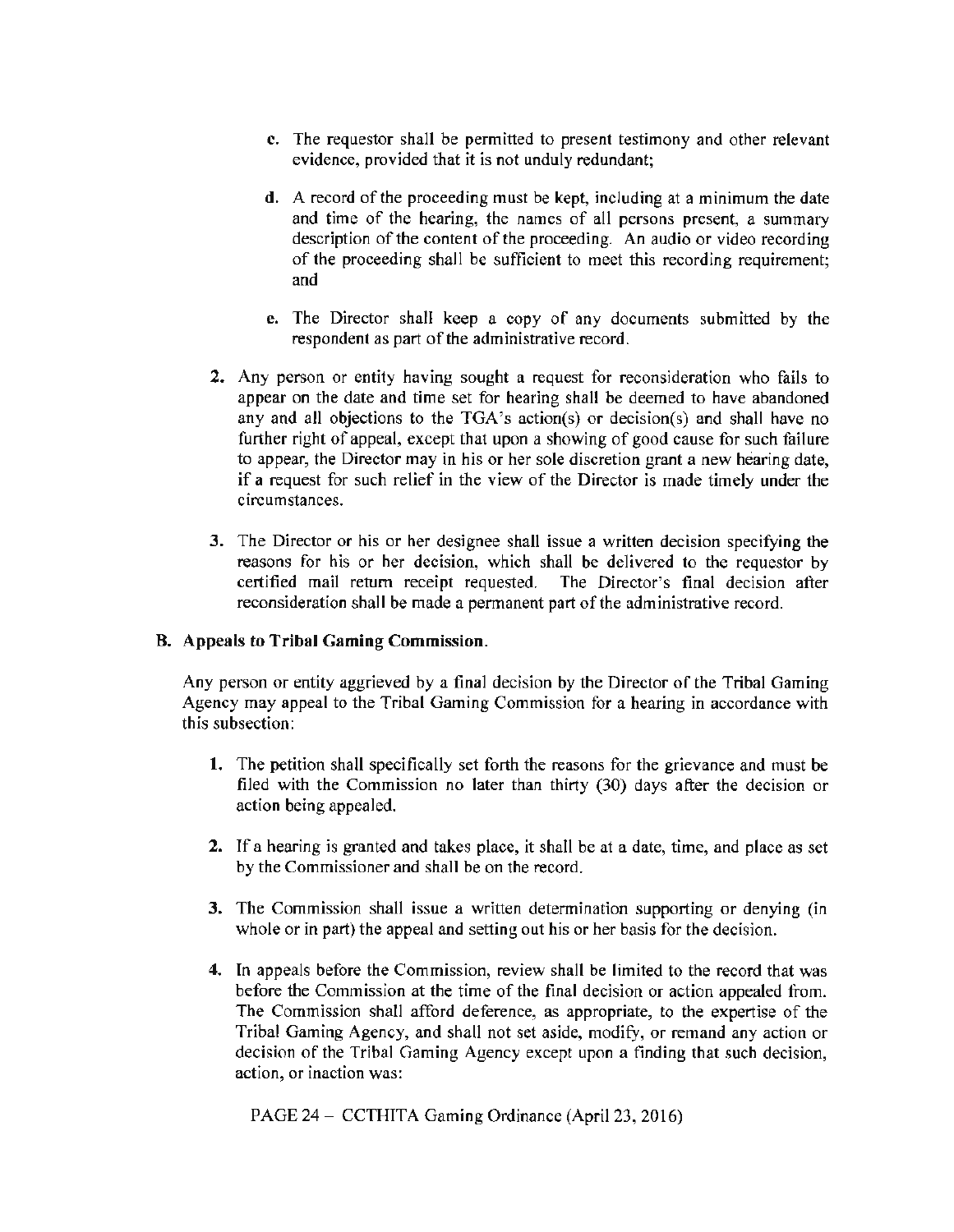- a. Arbitrary and capricious, an abuse of discretion, or otherwise not in accordance with law;
- b. Contrary to tribal law or other applicable controlling law;
- c. In excess of statutory jurisdiction, authority, or limitation or short of statutory right;
- d. Without observance of procedure required by law; or
- e. Unsupported by a preponderance of the evidence in a case reviewed on the record.

## C. Final Decisions of the Tribal Gaming Commission.

The decisions of the Tribal Gaming Commission shall be considered final and nonreviewable.

## Sec.24.01.022 Violations

### A. Gaming License.

No person shall operate or conduct any gaming activity in a gaming facility without a gaming license issued by the Tribal Gaming Agency, as required by this Ordinance.

### B. Falsifying or Omitting Information.

No licensee or license applicant shall intentionally omit or provide false information in connection with any document or proceeding under this Ordinance.

### C. Accounting and Inspection.

No Management Official shall fail to account fully for all monies received or collected in connection with Gaming activities.

### D. Cheating.

No person shall engage in cheating in any Gaming activity.

### E. Possession of a Firearm.

No person, other than a law enforcement officer duly authorized by the Tribe or invited by the Ttibc to be on the premises, may enter or remain in a gaming facility while in the possession of a firearm.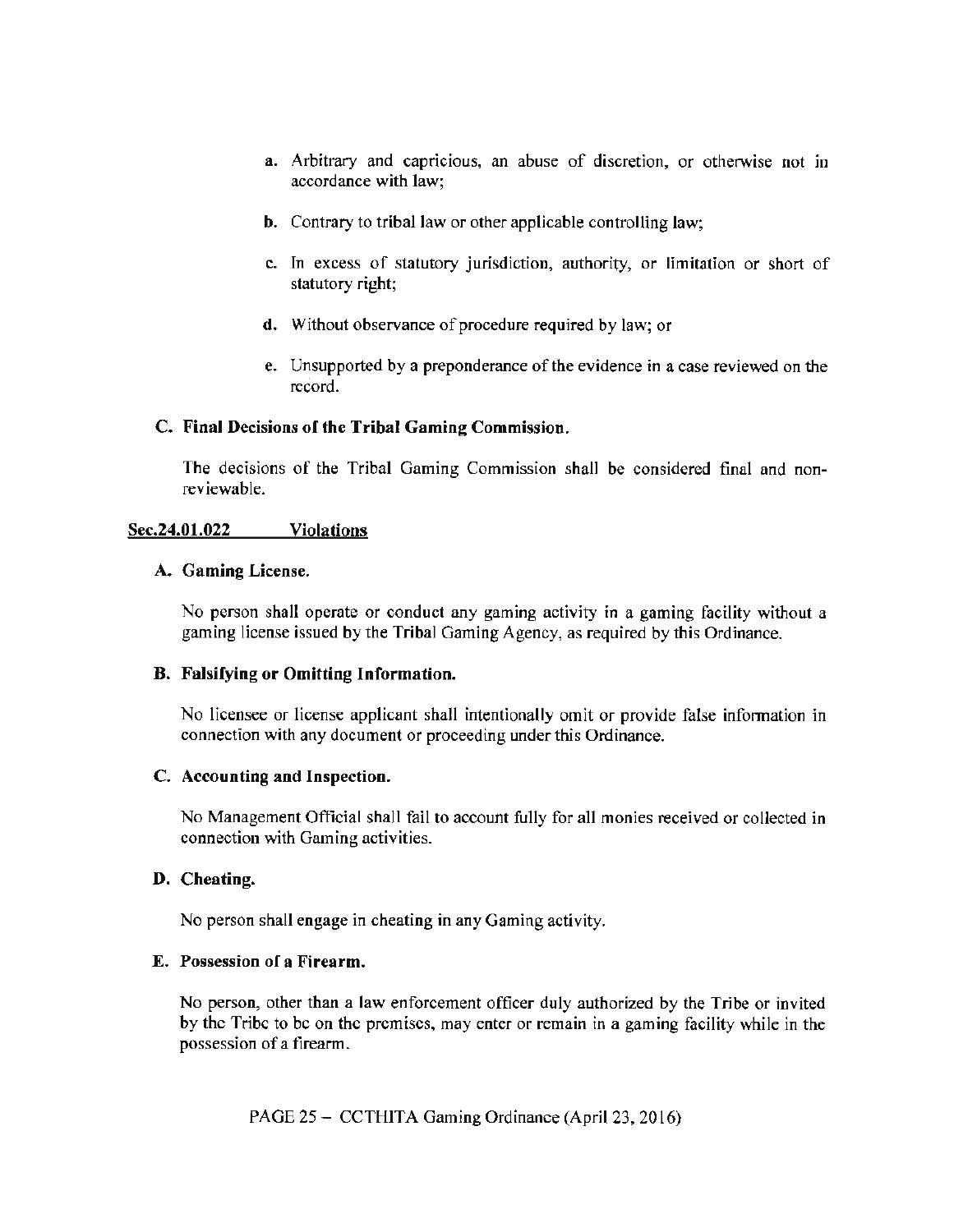## F. Violation of Any Provision, Rule, Regulation, or Order.

No person shall violate any provision of this Ordinance, any order or regulation of the Tribal Gaming Agency, including any internal control procedure.

### G. Fraudulent Scheme or Techniques.

No person playing in or conducting any Gaming activity authorized under this Ordinance shall:

- 1. Use bogus or counterfeit cards, or substitutes or use any Game cards that have been tampered with;
- 2. Employ or have on one's person any cheating device to facilitate cheating in any Gaming activity;
- 3. Use any fraudulent scheme or technique, including when an operator or player of games of charitable gaming tickets directly or indirectly solicits, provides, or receives inside information of the status of the game for the benefit of either person; or
- 4. Knowingly cause, aid, abet, or conspire with another person or any person to violate any provision of this Ordinance or any regulation adopted pursuant to this Ordinance.

### H. Failure to Maintain Eligibility.

It shall be a substantial violation for any licensee to fail or cease to meet the eligibility standards established by this Ordinance.

# I. Fraudulent Conduct.

It shall be a substantial violation of this Ordinance for any person or entity to engage in any fraudulent conduct, which shall include:

- 1. Defrauding the Tribe, any licensee, or any participant in any gaming activity or promotion;
- 2. Providing information that is known or should have been known to be false or making any false statement with respect to an application for employment or for any gaming license or permit or in relation to any vendor registration program established by the Tribal Gaming Agency;
- 3. Claiming, collecting or taking or attempting to claim, collect or take money or anything of value in or from a gaming facility with intent to defraud; or claiming, collecting or taking an amount greater than the amount actually won in such game;

PAGE 26- CCTHITA Gaming Ordinance (April 23, 2016)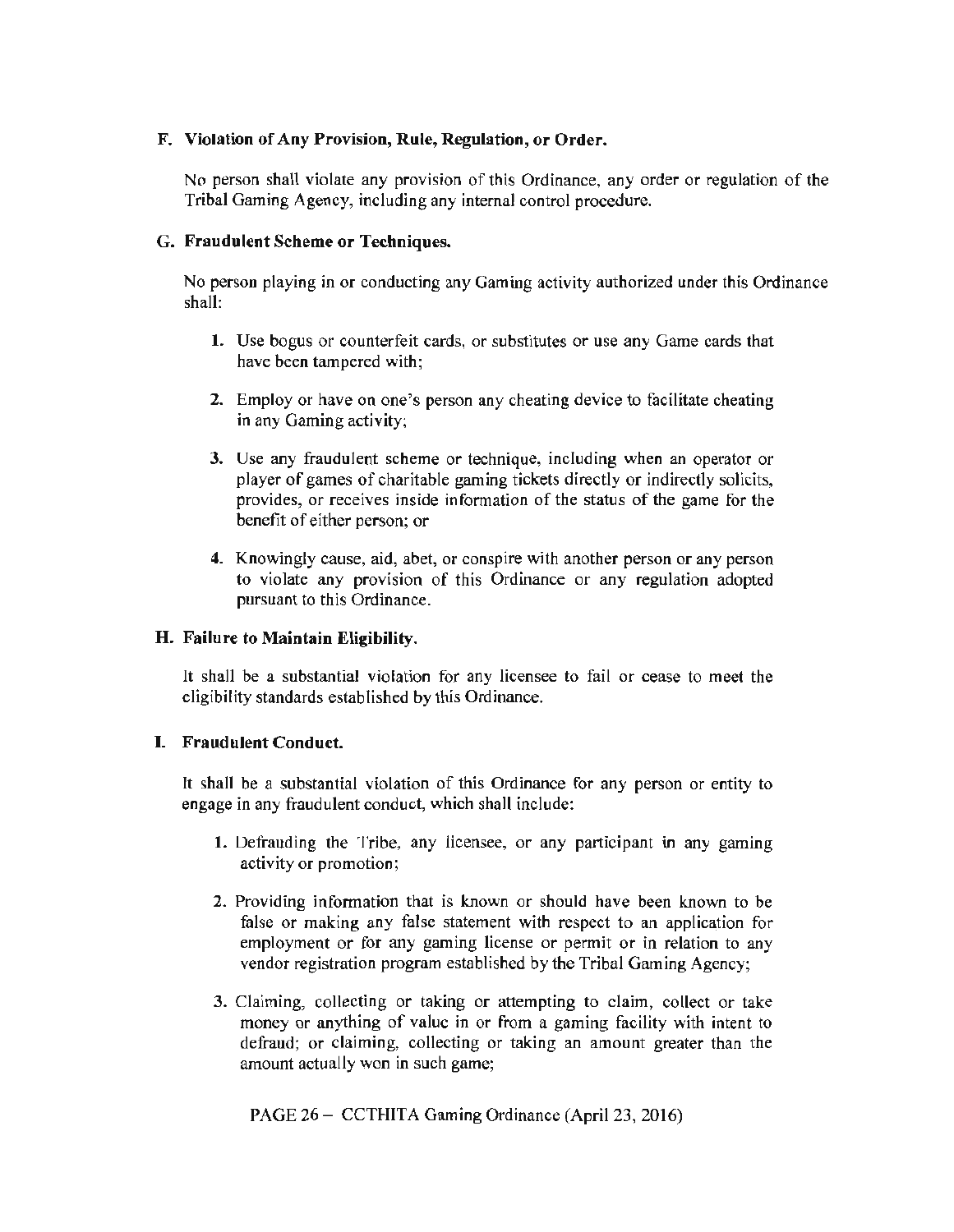- 4. Providing information that is known or should have been known to be false or misleading or making any false or misleading statement to the Tribe, Tribal Gaming Agency, or other civil or criminal law enforcement agency of the Tribe in connection with any contract for services or property related to gaming;
- 5. Making any statement that was known or should have been known to be false or misleading in response to any official inquiry by the Tribal Gaming Agency or other civil or criminal law enforcement agency of the Tribe;
- 6. Falsifying, destroying, erasing, or altering any books, computer data, records, or other information relating to gaming operations or a gaming facility;
- 7. Entering into any contract, or making payment on any contract for the delivery of goods or services to a gaming facility, when such contract fails to provide for or result in the delivery of goods or services of less than fair value for the payment made or contemplated;
- 8. Concealing, altering, defacing, or improperly destroying any records, documents, information, or materials of any kind, including but not limited to, photographs, audio recordings, or videotapes;
- 9. Offering or attempting to offer anything of value, to a licensee in an act that is an attempt to induce, or may be perceived as an attempt to induce, the licensee to act in a manner contrary to the official duties of the licensee; and
- 10. Acceptance by a licensee of anything of value with the expectation that the receipt of such thing of value is intended, or may be perceived as intended, to induce the licensee to act in a manner contrary to the official duties of the licensee.

### J. Unlawful Diversion of Tribal Gaming Revenue.

It shall be a substantial violation of this Ordinance for any person or entity to divert gaming revenues for any purpose of any kind not authorized by the Tribe.

#### K. Impeding a Tribal Investigation.

lt shall be a substantial violation of this Ordinance for any person or entity to impede a Tribal investigation.

### L. Improper Interference.

It shall be a substantial violation of this Ordinance for any person or entity to engage in:

PAGE 27 - CCTHITA Gaming Ordinance (April 23, 2016)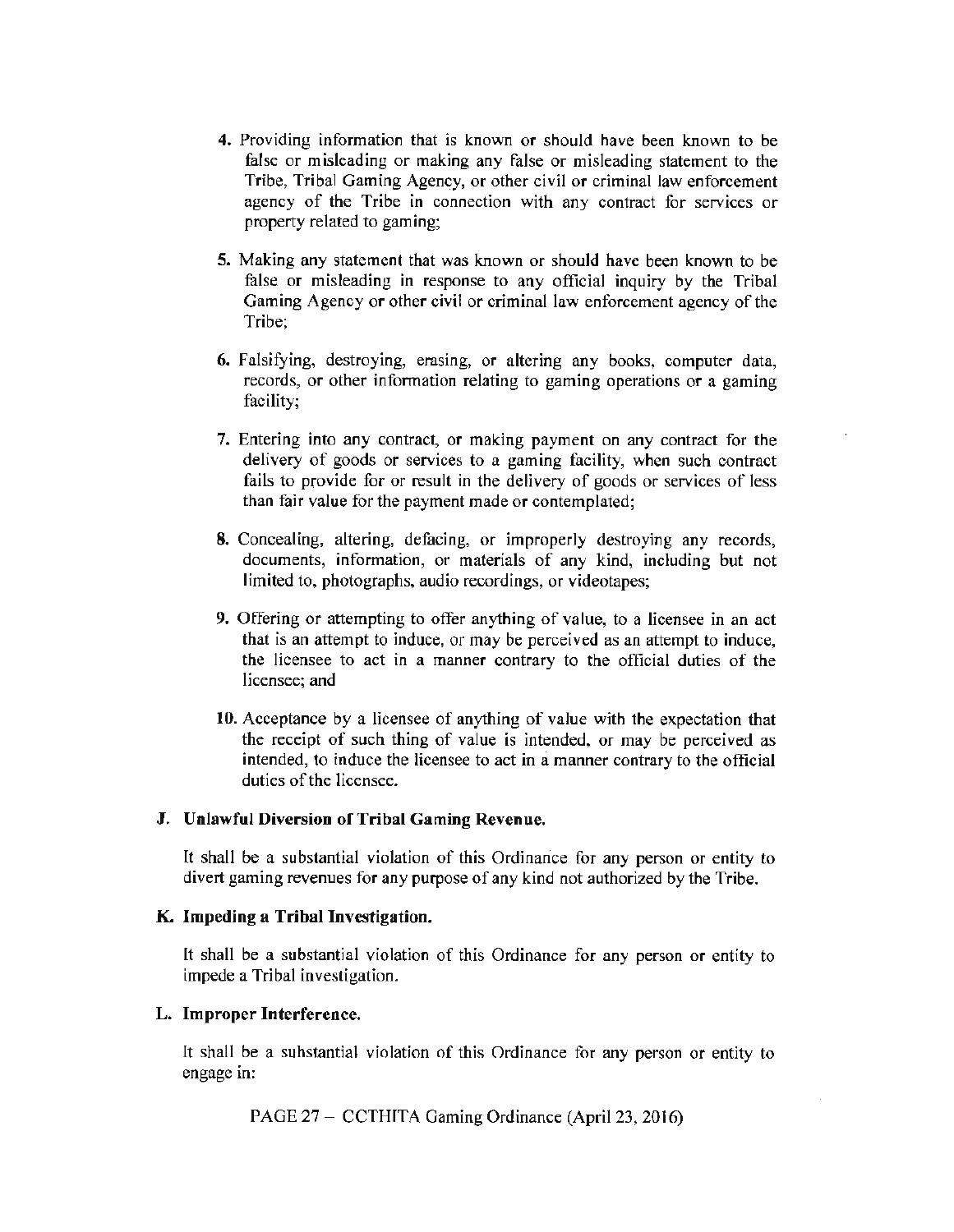- l. Acts or omissions that interfere with or prevent the Tribal Gaming Agency or Commission from fulfilling its duties and responsibilities under this Ordinance; or
- 2. Making any offer or any promise of consideration or thing of value for the purpose of affecting a decision or actions of the Tribal Gaming Agency or Commission.

## M. Failure to Comply With the Tribe's Gaming Regulations.

lt shall be a violation of this Ordinance for any person or entity subject to the jurisdiction of the Tribe to:

- l. Handle cash in a manner inconsistent with the Tribe's regulations and/or internal control procedures;
- 2. Allow, assist in, or carry out the installation of gaming machines in a manner that is inconsistent with installation requirements established by the Tribal Gaming Agency;
- 3. Fail to adhere to the Tribe's gaming laws and regulations or promptly report to the Tribal Gaming Agency the presence on the floor of any gaming facility any gaming machine that is not properly licensed; or
- 4. Refuse to comply with any lawful order, directive, request, or demand of the Tribal Gaming Agency.

### N. Gaming Management.

It shall be a violation of this Ordinance for any gaming manager, employee, or other responsible person or tribal official to:

- l. Fail to keep appropriate books and records sufficient to substantiate the income and expenses and to verify the propriety of all expenditures and disbursements by any component of the gaming operation or activity;
- 2. Falsify any books or records related to any transaction connected with the holding, operating, or conducting of any gaming activity or gaming promotion;
- 3. Make any unauthorized payments or disbursements;
- 4. Convert for one's personal use any funds, property, or other assets of gaming operations;
- 5. Place unlicensed or unauthorized gaming equipment on the gaming floor or permit the play of unauthorized games;

PAGE 28- CCTHlTA Gaming Ordinance (April 23, 2016)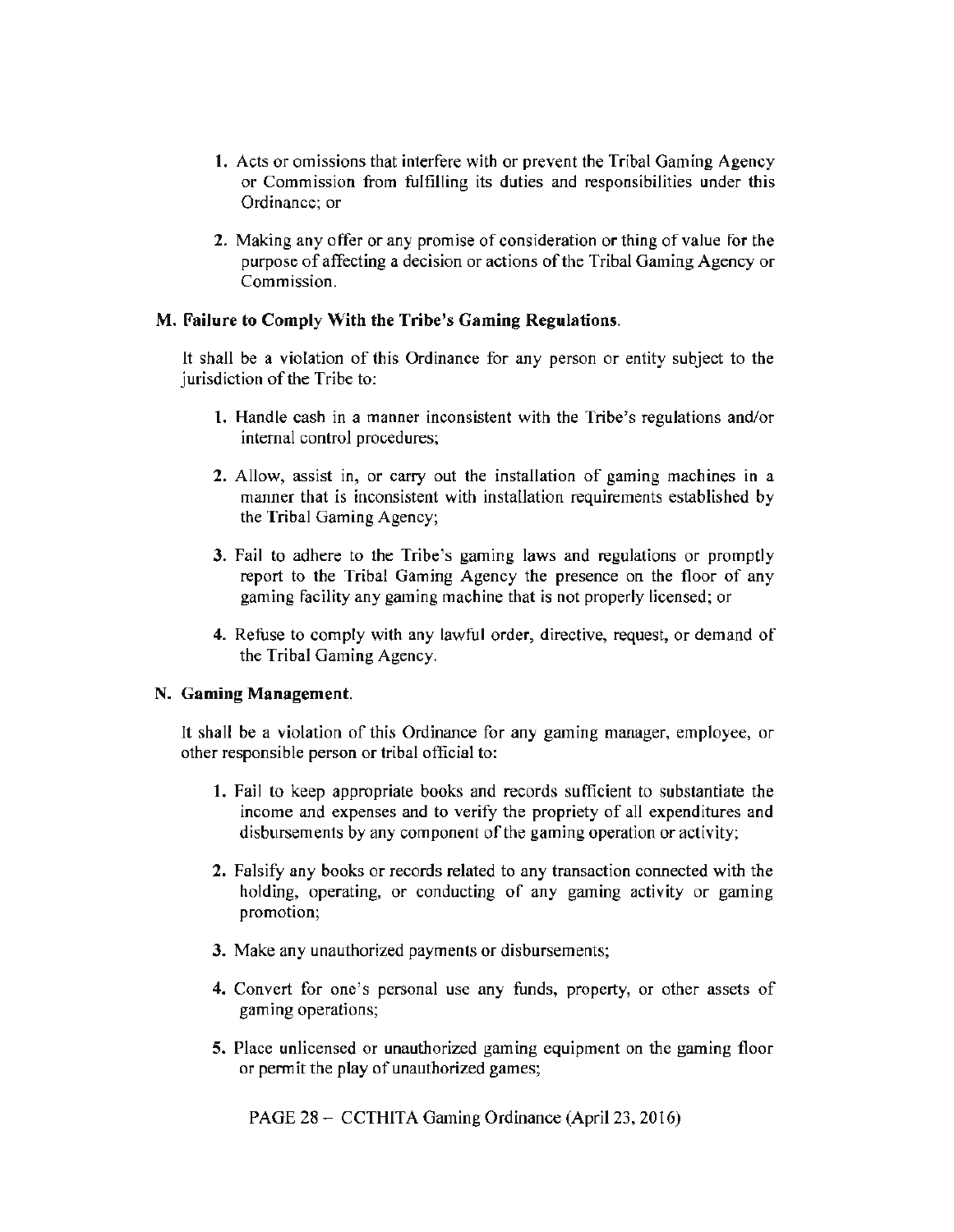- 6. Fail to report observed violations of this Ordinance to the Tribal Gaming Agency;
- 7. Fail to comply with any order or directive of the Tribal Gaming Agency; or
- 8. Fail or refuse to report any matter so required to be reported to the Tribal Gaming Agency by this Ordinance.

#### 0. Discretion of Tribal Gaming Agency.

Any person found to be in violation of any of the foregoing by the Tribal Gaming Agency may be permanently excluded from the gaming facility; have his or her license suspended or revoked; or be subject to such lesser sanction(s) as may be imposed by the Tribal Gaming Agency, including monetary sanctions. The Tribal Gaming Agency shall have the discretion to bring an enforcement action against any person or entity whose actions or inactions present an actual or imminent threat or danger to the public health and safety of the facility or its patrons or to the integrity of gaming. Actions taken by the Tribal Gaming Agency under this provision shall at all times be reasonable and prudent and the specific grounds for such action must be documented.

#### Sec.24.01.023 Civil Sanctions

#### A. Enforcement.

Any person, gaming vendor, or other entity that engages in activities subject to the provisions of this Ordinance or operates under a license issued under this Ordinance in violation of this Ordinance, regulations promulgated under this Ordinance, or any laws and regulations applicable to gaming activities shall be subject to the enforcement authority of the Tribal Gaming Agency.

### B. Standard of Reasonableness.

A standard of reasonableness shall apply to the Tribal Gaming Agency in relation to the exercise of its authority to assess fines, penalties, and other sanctions, taking into account the seriousness of the violation, degree of culpability of the offending licensee, and other relevant factors. The Tribal Gaming Commission shall have authority to abate or set aside any fine, sanction, or penalty assessed by the Tribal Gaming Agency upon a finding that the assessment was excessive in relation to the offense or otherwise unreasonable under the circumstances.

#### C. Trespass.

Any person who unlawfully trespasses upon any premises licensed under this Ordinance may be permanently excluded from the premises and/or be subject to a civil suit by the Tribe.

PAGE 29 - CCTHITA Gaming Ordinance (April 23, 2016)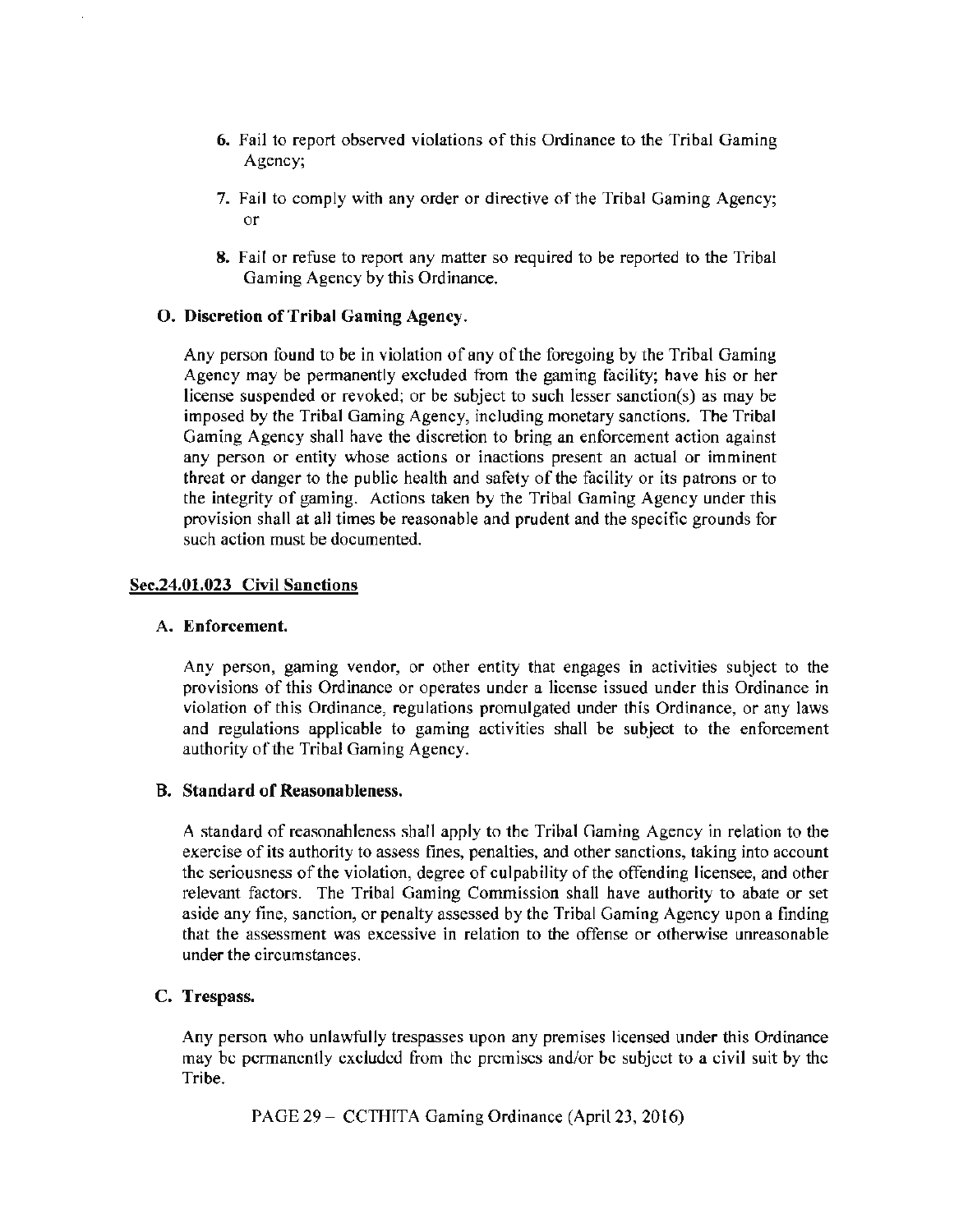## D. Enforcement Actions.

The Tribal Gaming Agency, in its discretion, may take any or a combination of the following actions with respect to any person or entity who violates any provision of the Ordinance:

- 1. Impose a civil fine not to exceed the amount of \$50,000.00 for Primary Management Officials and \$25,000.00 for Key Employees for each violation, and if such violation is a continuing one, for each day of such violation.
- 2. Suspend, deny, or revoke any gaming or gaming-related license, including machine and vendor licenses.
- 3. Temporarily or permanently exclude, bar, or deny admission from or to the gaming facility provided that the sanction shall be commensurate with the seriousness of the violation.
- 4. Permanently remove a Non-Gaming Vendor from the registry, provided that such sanction shall be commensurate with the seriousness of the violation.

## E. Preliminary Determination.

Whenever, upon preliminary factual finding, the Tribal Gaming Agency determines that any person or entity has failed to comply with the provisions of this Ordinance or any regulations promulgated hereunder, the Tribal Gaming Agency shall provide written notice to the affected person or entity explaining the alleged violation, the proposed action or sanction, and the steps needed for cure, if any. Such notice may be delivered in person or by letter to the last known address of the affected person or entity, and shall describe the procedures to be followed for appeal to the Tribal Gaming Commission. The subject of such notice shall have the opportunity to be heard and present evidence to the Tribal Gaming Agency.

### F. Jurisdiction.

The Tribal Gaming Commission shall have exclusive jurisdiction over any and all decisions and actions of the Tribal Gaming Agency under this Ordinance, and shall have the authority to reverse, affirm, or modify any and all decisions and sanctions imposed by the Tribal Gaming Agency pursuant to this Ordinance. AU decisions of the Tribal Gaming Commission under this Section shall be in writing and shall be considered final and non-reviewable.

# Sec.24.01.024 Patron Disputes:

# A. Prize Claims.

PAGE 30- CCTHTTA Gaming Ordinance (April 23, 2016)